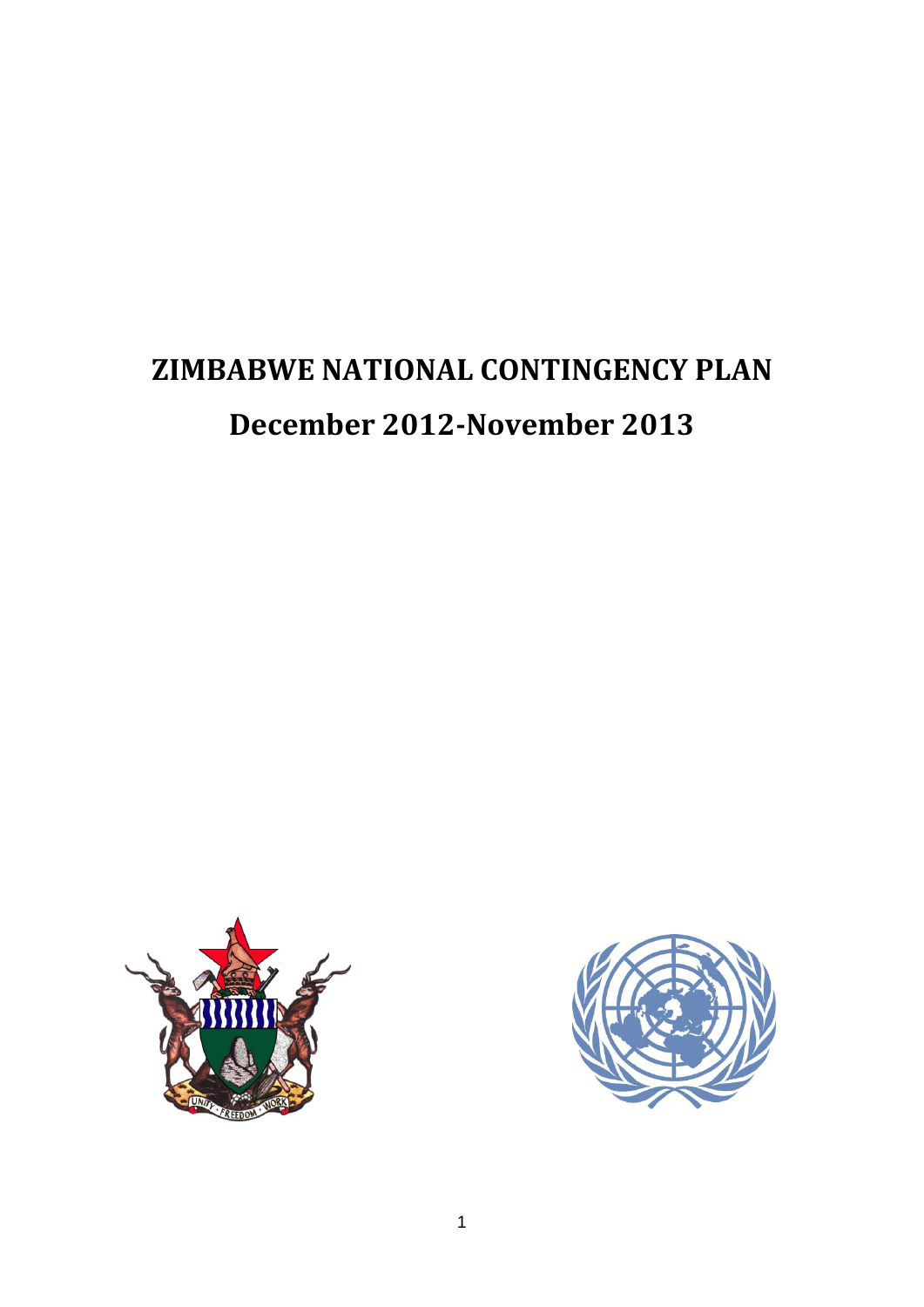# <span id="page-1-0"></span>**TABLE OF CONTENTS**

| 1     |                                                         |  |
|-------|---------------------------------------------------------|--|
| 2     |                                                         |  |
| 2.1   |                                                         |  |
| 2.2   |                                                         |  |
| 2.2.1 |                                                         |  |
| 2.2.2 |                                                         |  |
| 3     |                                                         |  |
| 3.1   |                                                         |  |
| 3.1.1 |                                                         |  |
| 3.1.2 |                                                         |  |
| 3.2   |                                                         |  |
| 3.2.1 |                                                         |  |
| 3.3   |                                                         |  |
| 3.3.1 |                                                         |  |
| 3.4   |                                                         |  |
| 3.5   |                                                         |  |
| 3.5.1 |                                                         |  |
| 3.5.2 |                                                         |  |
| 3.5.3 |                                                         |  |
| 3.5.4 |                                                         |  |
| 4     |                                                         |  |
| 5     |                                                         |  |
| 5.1   | OVERALL DISASTER MANAGEMENT SYSTEM IN ZIMBABWE16        |  |
| 5.2   | CIVIL PROTECTION ORGANIZATION IN ZIMBABWE: OPERATIONAL  |  |
| 5.3   | COORDINATION STRUCTURES / INSTITUTIONAL ARRANGEMENTS 17 |  |
| 5.3.1 |                                                         |  |
| 5.3.2 |                                                         |  |
| 5.3.3 |                                                         |  |
| 5.3.4 |                                                         |  |
| 5.4   | RECOMMENDED THRESHOLD TO EFFECT THE CONTINGENCY PLAN18  |  |
| 5.5   | ROLES AND RESPONSIBILITIES OF CLUSTER/SECTOR LEADS18    |  |
| 5.6   |                                                         |  |
| 6     |                                                         |  |
| 6.1   |                                                         |  |
| 6.2   |                                                         |  |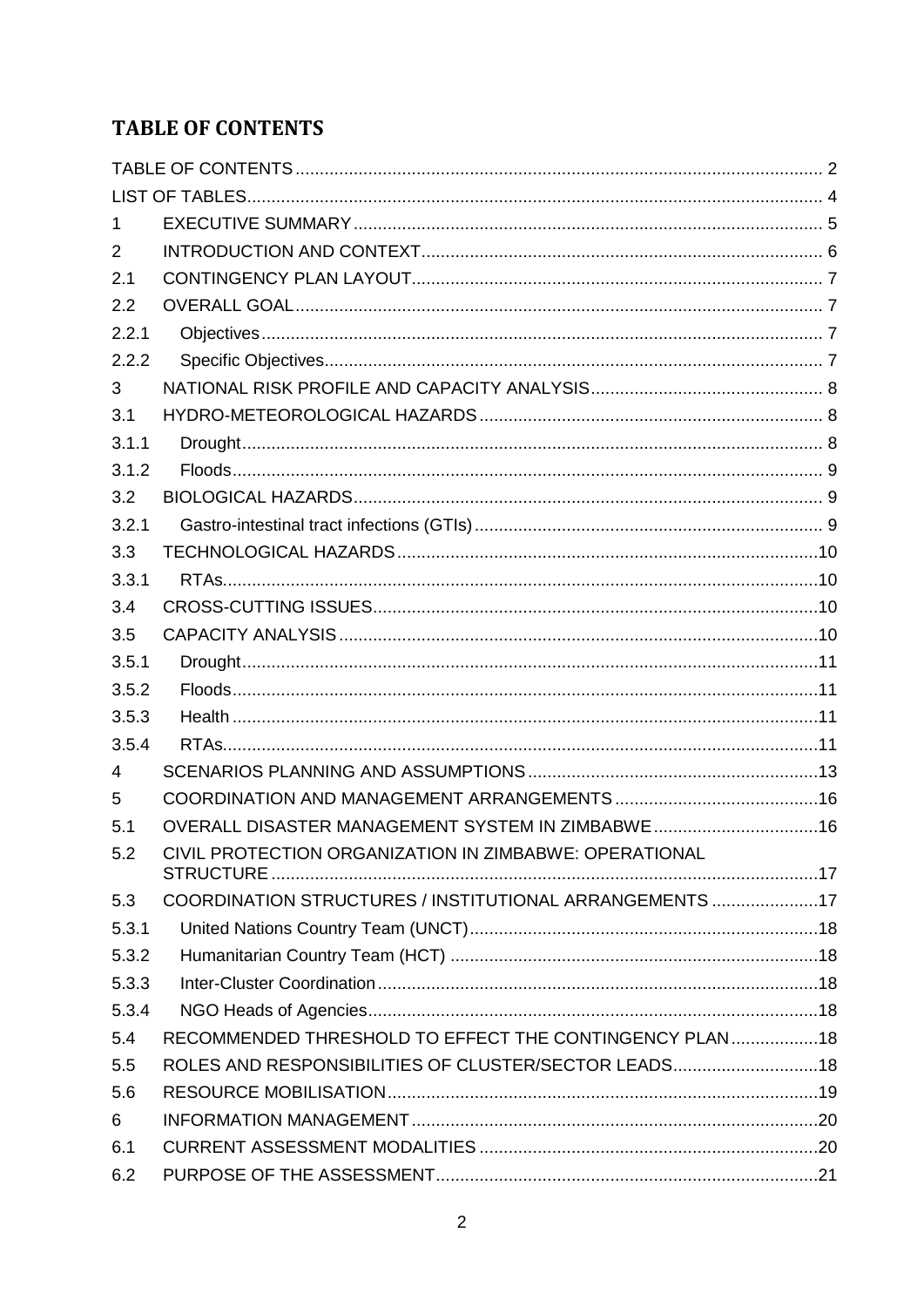| 6.4 ROLES AND RESPONSIBILITIES IN MULTI-SECTORAL RAPID ASSESSMENT 21 |  |
|----------------------------------------------------------------------|--|
|                                                                      |  |
|                                                                      |  |
| 7 PROPOSED SECTOR COORDINATION AND MANAGEMENT MECHANISM23            |  |
|                                                                      |  |
|                                                                      |  |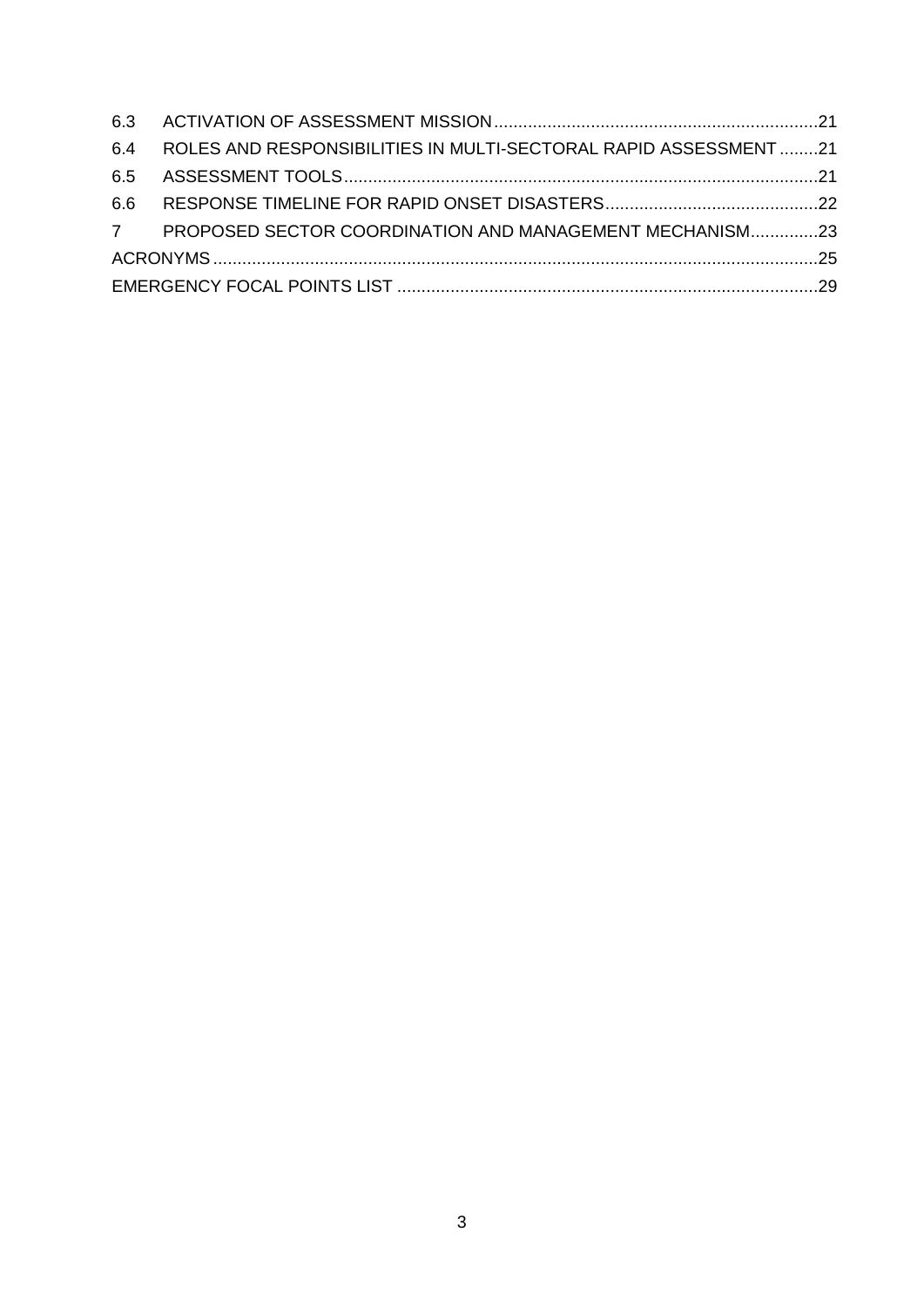# <span id="page-3-0"></span>**LIST OF TABLES**

| Table 6: Proposed Sector Coordination and Management Mechanism  23 |  |
|--------------------------------------------------------------------|--|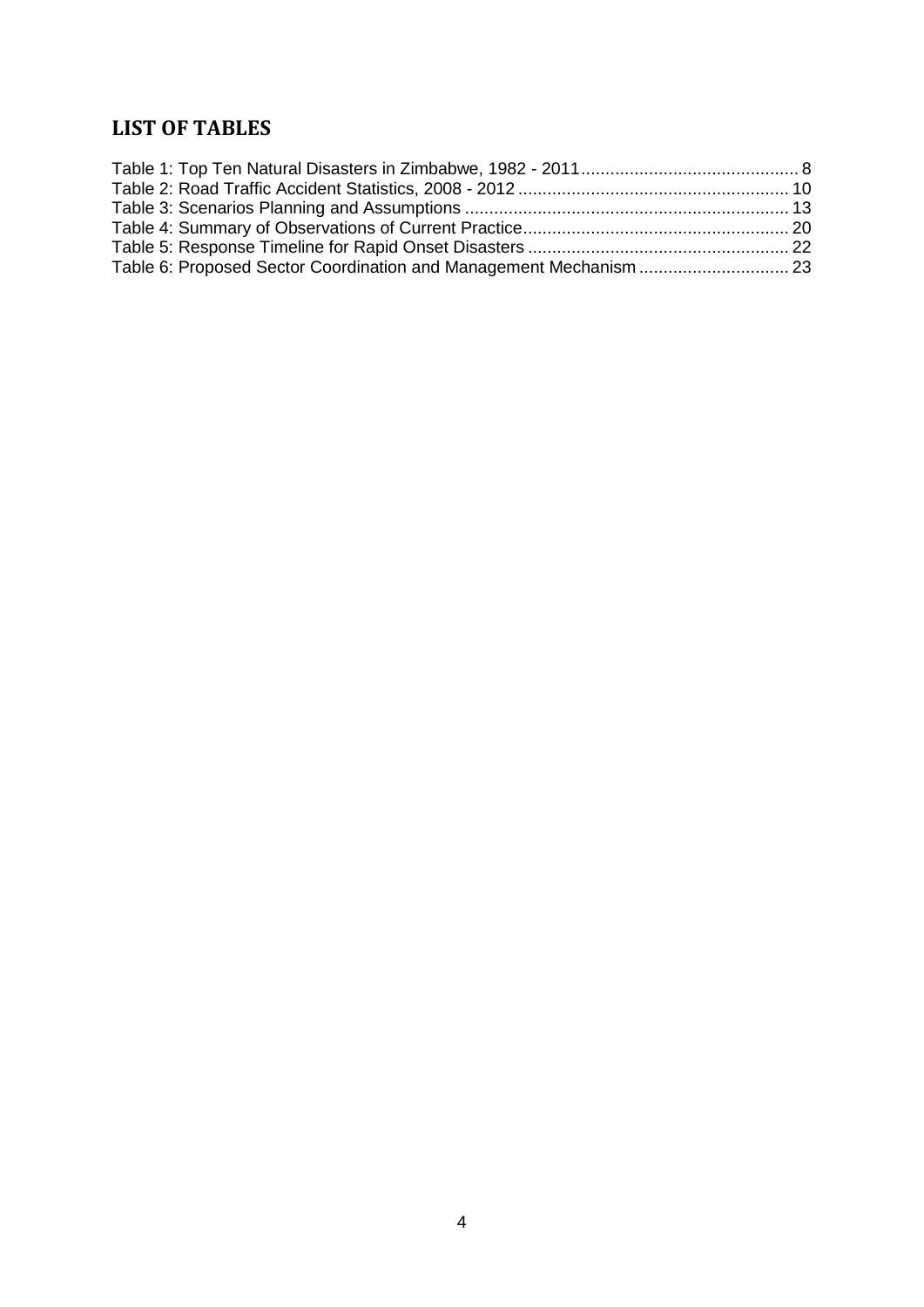# <span id="page-4-0"></span>**1 EXECUTIVE SUMMARY**

Governments and humanitarian organisations have invested time and financial resources in contingency planning but the challenge has been in establishing conclusive evidence of the relation between contingency planning and effective response. In its fulfilment of the primary role of protecting its citizens' life during disasters, Government through the Ministry of Local Government, Rural and Urban Planning's Department of Civil Protection (DCP), Government ministries, UN Agencies and various Non-Governmental Organisations (NGOs), developed a National Contingency Plan that is updated annually to reflect the evolving hazard profile of the country. This plan is part of an important disaster preparedness process which allows Government and its partners to plan for disasters with the aim of minimizing damage to property and loss of life.

The Hyogo Framework for Action 2005-2015 priorities require Governments to strengthen Disaster Risk Management (DRM) governance, risk and early warning information, disaster education, reduction of underlying risks and emergency preparedness and response. Zimbabwe has committed itself to the five priorities and related actions of the Hyogo Framework and the Southern African Development Community (SADC) DRM Strategy 2012- 2015 both of which prioritise contingency planning.

The outcome of a Contingency Planning workshop held on 22 November 2012 was the prioritisation of key hazards likely to require contingency measures. These were identified as: hydro-meteorological hazards (floods and droughts), biological hazards (Gastro Intestinal Infections) and technological hazards (Road Traffic Accidents - RTAs). All identified hazards in the Contingency Plan were developed with three scenarios. For floods and drought, the most likely scenario envisages that there will be floods from December 2012. At the same time, the occurrence of drought is also high as seasonal forecasts show that the southern and western parts of the country are likely to have normal to below normal rainfall. As a result households will be affected and in both cases require assistance for a stipulated period of time.

The health cluster anticipates that the typhoid outbreak is likely to be the most prominent hazard that could result in a health related disaster given challenges in accessing potable water. As at 30 December 2012, the national cumulative figures for typhoid since October 2011 were 5,829 suspected cases, 103 confirmed cases and 6 deaths (CFR 0.1%). This outbreak, which is reported as having affected areas in and around Harare is in addition to a diarrhoeal outbreak affecting various parts of the country with 467,543 cases and 292 deaths (CFR 0.06%)<sup>1</sup>. Most of the underlying and infrastructural challenges that caused the 2008/9 cholera outbreak have not been addressed and as a result the risk of continued outbreaks remains high.

In the case of an alert or disaster, DCP through its national, provincial and district level teams will conduct a joint assessment with partners main purpose will be to identify the circumstances existing in the affected areas and quantify the extent of damage caused by the identified hazard to people, livelihoods and infrastructure. This information will allow activation of a coordinated and effective response to the situation if required, and the initial planning of early recovery measures.

The Contingency Plan is in line with provisions of the draft National Disaster Risk Strategy which is however still awaiting finalisation. This Plan is a living document and while it will be reviewed annually, constant updates by all stakeholders will continue to be provided to address changes in the hazard, risk profile and scenarios.

<sup>-</sup><sup>1</sup> OCHA Humanitarian Bulletin Zimbabwe  $01 - 31$  December 2012.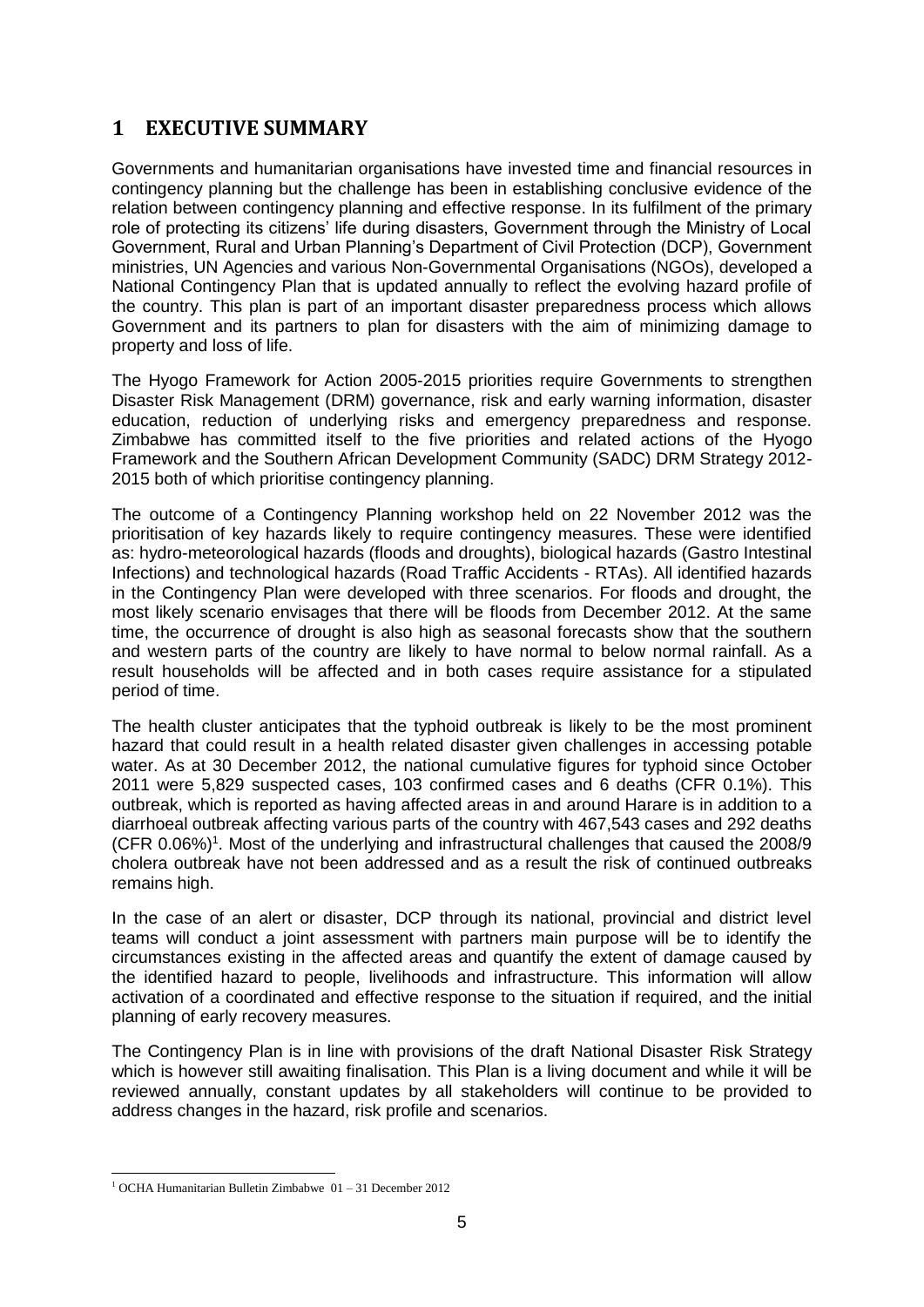# <span id="page-5-0"></span>**2 INTRODUCTION AND CONTEXT**

Annually billions of dollars are spent worldwide to recover from natural disasters. As expensive as recovering from such disasters can be, the loss of life associated with these catastrophic events is even more devastating. Despite efforts being made by various stakeholders, these hazards have become more frequent. While it is understood that natural hazards cannot be prevented from occurring, their effects can however be mitigated through early warning systems and effective emergency preparedness, mitigation, disaster response and early recovery systems.

Disasters can negatively impede development gains while development programmes that do not mainstream DRM can potentially increase the vulnerability of communities to disasters. Preparing for disaster will not only improve the well-being of citizens, but will also enhance economic growth through protection and creation of livelihood assets thereby reducing costs associated with response and recovery.

The development of contingency plans has become a priority in many countries to ensure that populations are effectively prepared for disasters in order to reduce the number of casualties caused by the catastrophes. These plans help to establish and report a system of notification and response for disasters to ensure that no lives are lost as a result. Personal assets can also be better protected when community members are prepared.

Zimbabwe has experienced an increase in hazardous events including disease outbreaks, floods, droughts and storms. These hazards which are both of natural and human induced origins often trigger food, nutrition and health insecurity, environmental degradation, and gender inequalities. Infrastructure including roads, public buildings and dwelling houses are also damaged. On the micro level, this has resulted in more fragile and less resilient family units while on the macro level there is the opportunity cost of diverting resources to respond to these emergencies.

Evidence continues to show that disasters are likely to increase in Zimbabwe, particularly those that are weather-related. Over the last several decades, Zimbabwe has experienced warming of over 1<sup>o</sup>C and there is evidence that it has begun to experience more hot days than cold days. In addition, the amount of rainfall Zimbabwe receives has deviated from the multi-decadal mean on a more regular basis<sup>2</sup>.

Government has the primary responsibility to protect life and property of its citizens. The soon to be passed Disaster Risk Management Bill has stipulated that 1% of the national budget be appropriated by Parliament for the purposes of addressing disaster risk management. This allocation could also include the contingency planning process which will enable the Government and its partners to anticipate and prepare for disasters. While the 2012/2013 Contingency Plan focuses on multiple hazards, there has been an agreement to prioritise them, and to limit them to only those which are likely to go beyond partners' coping capacities.

The prioritised hazards (drought/dry spells, Gastro-Intestinal Tract Infections-GTIs, floods and Road Traffic Accident -RTAs) were reached through a consensus that they were likely to cause disasters within the next twelve months. The Contingency Plan articulates what the Government through DCP and with the support of partners will do to prevent or reduce any potential adverse impacts emanating from natural and man-made hazards.

The Plan was developed through a participatory and inclusive multi-stakeholder process and aims to promote a coordinated approach to preparedness and response before, during and

<sup>&</sup>lt;sup>2</sup> Hove, H, Echeverría, D. and Parry, J (2011) Review of Current and Planned Adaptation Action: Southern Africa, International Institute for Sustainable Development[, www.adaptationpartnership.org](http://www.adaptationpartnership.org/)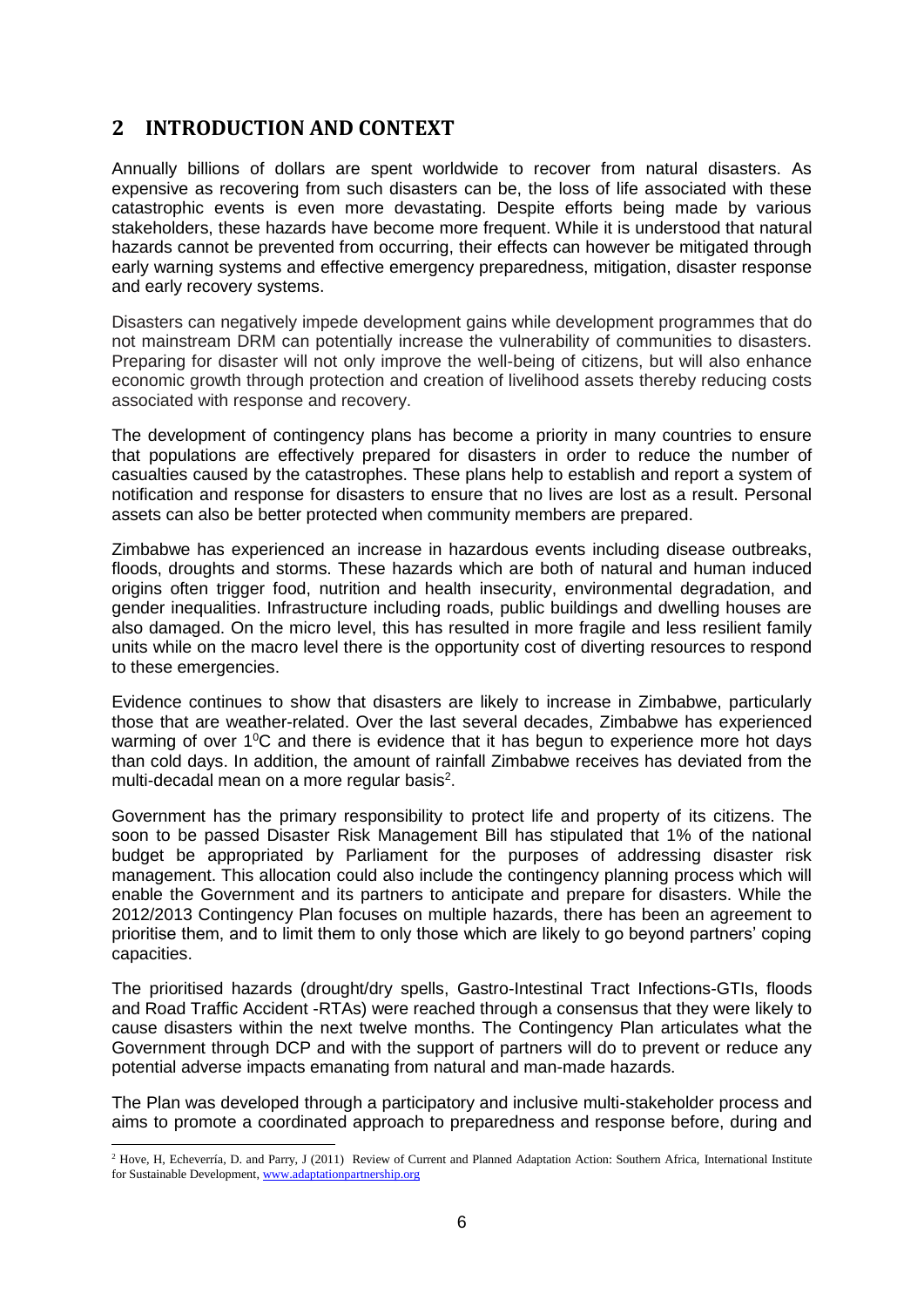after emergencies. In addition, the Plan is in line with provisions of the draft National Disaster Risk Management Strategy developed in 2012 Strategic Objective 2 which focuses on strengthening national preparedness and response capacity for disaster risk management<sup>3</sup>.

Within this context the Contingency Plan aims to enhance the Government and its partners to prepare for and adequately respond to any disaster that evolve beyond the coping capacity of stakeholders. To this end the Plan is informed by a multi-sectoral broad-based collaborative approach which ensures full participation and involvement of all stakeholders concerned. To reflect the on-going transition in the country, the Contingency Plan will adopt the use of sectors in preparing and responding to disasters. In addition and for the purposes of this Plan, vulnerable populations are generally those whose lives and livelihoods are at risk as a result of the hazards envisaged and all efforts will be taken to ensure their protection.

## <span id="page-6-0"></span>**2.1 CONTINGENCY PLAN LAYOUT**

In this contingency plan, four hazards have been highlighted namely: hydro meteorological: drought/dry spells and floods, biological: GTIs and technological: RTAs. The first section provides details on risks, scenarios, planning assumptions and consequences for each of the identified hazards. The second section summarises the coordination and management systems providing details of roles and responsibilities during assessment and coordination.

The third section lays out the activities to be undertaken by different clusters of stakeholders in three major parts of the response namely: preparedness, emergency response and early recovery. The section also includes the important components of information management assessment tools. The section on activities is followed by a series of appendices including emergency stock tables, contact details and assessment tools.

## <span id="page-6-1"></span>**2.2 OVERALL GOAL**

#### <span id="page-6-2"></span>**2.2.1 Objectives**

The overall objective of the National Contingency Plan is to help ensure that Government, partners and civil society mount a timely, consistent and coordinated response to anticipated hazards during the 2012–2013 planning period in order to minimise potential humanitarian consequences and initiate linkages for the early recovery of affected communities.

#### <span id="page-6-3"></span>**2.2.2 Specific Objectives**

- 1. Prioritise and update hazards likely to cause disasters during the next 12 months.
- 2. Raise awareness of existing Government coordination structures and how support agencies fit in.

<sup>-</sup><sup>3</sup> Draft Disaster Risk Management Strategy 2012-2015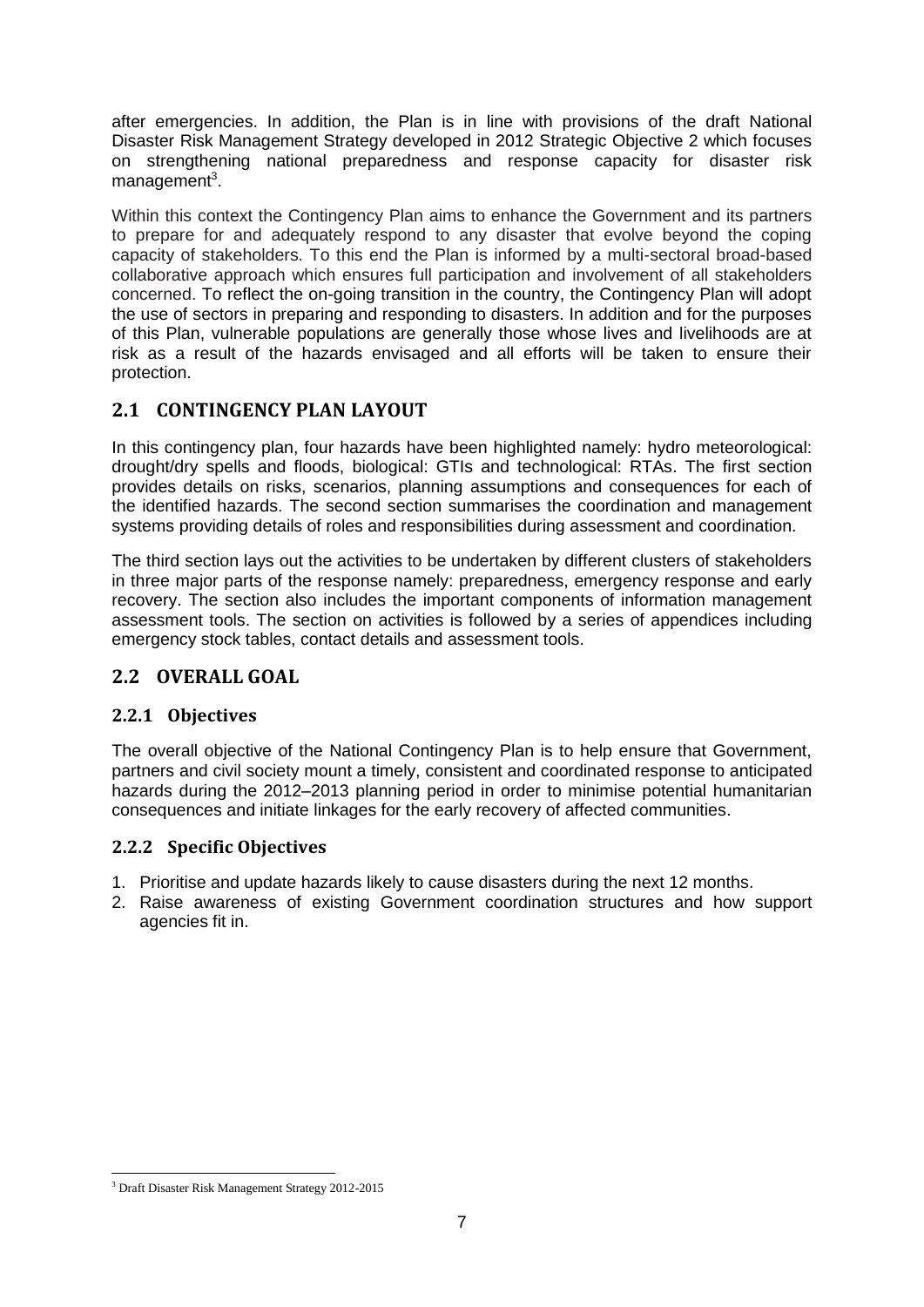## <span id="page-7-0"></span>**3 NATIONAL RISK PROFILE AND CAPACITY ANALYSIS**<sup>4</sup>

The hazards Zimbabwe experiences are classified into hydro-meteorological, geological, biological, technological and those related to environmental degradation. This section will however limit to those agreed and prioritised during the contingency planning workshop to include: Hydro-meteorological (floods and droughts), Epidemiological (Gastro-Intestinal Tract Infections- GTIs) and technological (RTAs). Factors to consider when prioritising these hazards included historical records, imminence and frequency, probability of occurrence, impact, geographical coverage and response capacity<sup>5</sup>.

## <span id="page-7-1"></span>**3.1 HYDRO-METEOROLOGICAL HAZARDS**

#### <span id="page-7-2"></span>**3.1.1 Drought**

Drought is the most common hazard and accounts for six out of 10 top major disasters between 1982 and 2011 as shown in Table 1 below. Drought in Zimbabwe is linked to the warm El-Nino-Southern Oscillation (ENSO) in the Pacific Ocean, which has worsened since the 1980s. In Zimbabwe, drought occurs countrywide almost once every two years, but it is chronic in semi-arid agro-ecological regions IV and V and slowly spreading to the rest of the country because of seasonal shifts and increased dryness.

| <b>Disaster</b> | Year | No. affected |
|-----------------|------|--------------|
| Drought         | 2001 | 6,000,000    |
| Drought         | 1991 | 5,000,000    |
| <b>Drought</b>  | 2007 | 2,100,000    |
| Drought         | 2010 | 1,680,000    |
| Drought         | 1982 | 700,000      |
| Epidemic        | 1996 | 500,000      |
| Flood           | 2000 | 266,000      |
| Epidemic        | 2008 | 98,349       |
| Drought         | 1998 | 55,000       |
| Flood           | 2001 | 30,000       |

<span id="page-7-3"></span>

|  | Table 1: Top Ten Natural Disasters in Zimbabwe, 1982 - 2011 $^{\circ}$ |  |  |
|--|------------------------------------------------------------------------|--|--|
|  |                                                                        |  |  |

In terms of impact, production of crops and potential livestock is reduced significantly and there is also a high risk of low nutritional status. Children, people living with HIV/AIDS and the elderly are the most at risk population. In 2002, over 6,000,000 Zimbabweans were affected by drought. Drivers of disasters triggered by droughts include: poverty and rural vulnerability; increasing water demand due to urbanization, poor soil and water management; and climate variability and change. Besides that drought poses a challenge to Zimbabwe's agriculture-based economy, it also reduces water supplies for domestic and industrial use, and for power generation affecting cities and non-agriculture sectors. Most vulnerable areas are those found in regions IV and V with women and children, single headed and child headed families likely to be most affected. Livestock and other animals, (both domestic and wildlife) are likely to be affected or lost. At the time of writing, drought was on-going, with some districts already surviving on food aid and others some parts of Matabeleland and Masvingo have had to request livestock feeding support.

<sup>4</sup> This section is based on the Capacity Analysis reflected in the Draft Disaster Risk Management Strategy 2012-2015 by Dr. S.B. Manyena.

<sup>&</sup>lt;sup>5</sup> As with all contingency planning processes, the identified hazards and proposed scenarios may change as situations evolve. The identified hazards will therefore be continuously reviewed in light of their occurrence, magnitude and relevance within the planning timeframe.

<sup>6</sup> Centre for Research on the Epidemiology of Disasters (CRED) 2012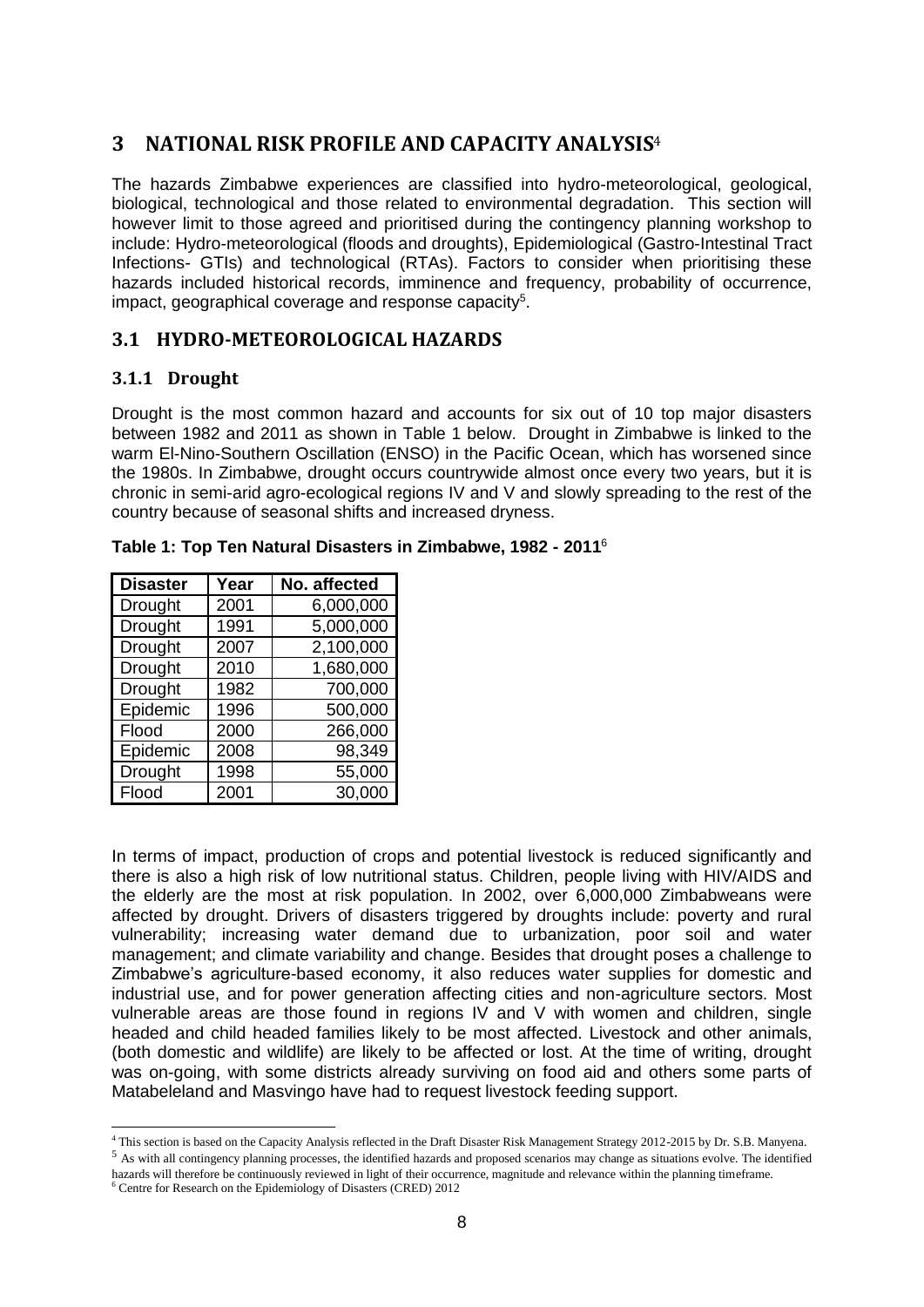#### <span id="page-8-0"></span>**3.1.2 Floods**

Floods have been common in Zimbabwe and have been officially recorded over the last 100 years and occur every year. In 2000, Cyclone Eline-induced floods in the Zambezi Basin left 90 people dead, over 250,000 people affected7, and approximately US\$7.5 million in economic losses8. Floods tend to occur in the southern and northern low lying areas of Zimbabwe, paths of cyclones, in between river confluences, and downstream of major dams, which include Middle Sabi, Muzarabani, Tsholotsho, Kamativi-Confluence of Gwayi and Shangani, Malipati-Mwenezi and Bubi, Tuli-Shashe, Gokwe, While evidence shows that global vulnerability to flooding has decreased since 1990, flood risk mortality is still increasing in the Middle East and North Africa, Latin America and the Caribbean and Sub-Saharan Africa9 where Zimbabwe lies, indicating that growing exposure continues to outpace vulnerability reduction. Women and children, single headed and child headed families tend to be most affected population groups while homes, roads, telephone and electricity supply equipment, agricultural assets, crops, domestic and wild animals can also be washed away. Hydro-Meteorological Hazards Forecasts by the Meteorological department indicated that there will be floods in December 2012. At the same time, the occurrence of drought is also high as seasonal forecasts show that the south and western parts of the country are likely to have normal to below normal rainfall.

## <span id="page-8-1"></span>**3.2 BIOLOGICAL HAZARDS**

#### <span id="page-8-2"></span>**3.2.1 Gastro-intestinal tract infections (GTIs)**

Inadequate provision of safe water, sanitation, personal hygiene practices and lack of resources to sustain awareness campaigns particularly in urban areas are some of the challenges in GTIs risk reduction. With most of the underlying and infrastructural challenges that caused the 2008/9 cholera outbreak having not been addressed, the risk of GTIs, including cholera, diarrhoea and typhoid, remains high. In addition the on-going typhoid outbreak has affected areas in and around Harare. This is compounded by the diarrhoeal outbreaks which are affecting various parts of the country and are likely to affect most parts of the country with however reduced probability in Matabeleland.

Zimbabwe has experienced cholera outbreaks since 1975 which generally occurred on a 5 - 10 year cycle. It was not until 1998 that cholera outbreaks are reported every year and the outbreaks are no longer restricted to previously known cholera risk areas. The unprecedented cholera outbreak in 2008/9, the severest on record and beyond Zimbabwe's response capacity, resulted in about 100,000 cases and 4,000 deaths being reported, and this was attributed to a breakdown in water and sanitation infrastructure in urban areas<sup>10</sup>. The risk of contracting and transmitting cholera remains high particularly through gatherings such as weddings, funerals, religious and traditional practices. Similarly, the risk of typhoid remains high. Between 10<sup>th</sup> October 2011, when a typhoid case was reported in Harare, and 6 January 2013, a total of 5,833 suspected cases and 6 deaths<sup>11</sup> were reported compared with the period 1996-2006 where 114 cases and 9 deaths were reported. The risk of outbreaks of other diarrhoeal diseases, like dysentery, remains high due to poor WASH facilities.

<sup>7</sup> IRIN: ZIMBABWE: Flood emergency declared. 25 February 2000

<sup>8</sup> Shumba, O. (2005) Capacity Needs Assessment for Disaster Risk Management in SADC Region: Republic of Zimbabwe Country Report Harare: Government of Zimbabwe and UNDP.

<sup>&</sup>lt;sup>9</sup> 2011 Global Assessment Report on Disaster Risk Reduction. Revealing Risk, Redefining Development

<sup>&</sup>lt;sup>10</sup> WHO- Cholera in Zimbabwe: Epidemiological Bulletin Number 27. Week 24 (7 to 13 June 2009)

<sup>&</sup>lt;sup>11</sup> Ministry of Health and Child Welfare Weekly Report On Epidemic – Prone Diseases, Deaths and Public Health Events. Week Number 1 of 2013 (Week Ending 06-01-13)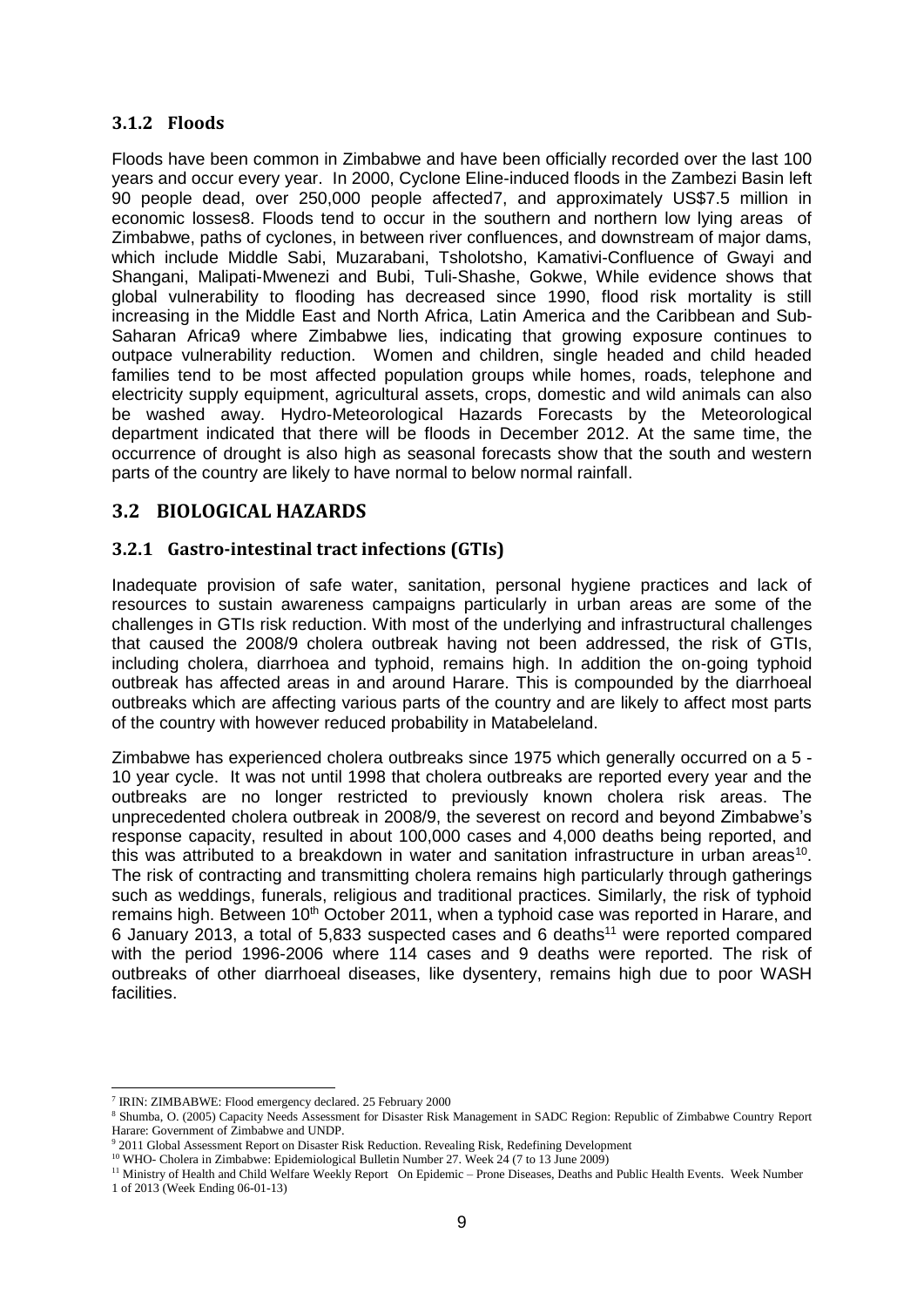## <span id="page-9-0"></span>**3.3 TECHNOLOGICAL HAZARDS**

## <span id="page-9-1"></span>**3.3.1 RTAs**

While the risk to rail, water and aviation accidents are relatively low, road traffic accidents have become a cause for concern in Zimbabwe. Although the number of accidents reduced from a peak of 60,360 in 2002 to 16,904 in 2008, there has again been a steady increase of accidents from 2008 al illustrated in Table 2 below.

| Year | <b>Total Reported</b> | <b>Total Killed</b> | <b>Total injured</b> |
|------|-----------------------|---------------------|----------------------|
| 2008 | 16,904                | 1,149               | 10,427               |
| 2009 | 20,553                | 1,576               | 12,354               |
| 2010 | 26,841                | 1,796               | 14,336               |
| 2011 | 30,985                | 2,001               | 15,305               |
| 2012 | 29,423                | 1,987               | 14,527               |

<span id="page-9-4"></span>

Traffic accidents are likely to continue rising due to the increase in the number of vehicles including those in transit to neighbouring countries, deteriorating road infrastructure, nondeterrent fines for road traffic offences, lack of age limit for public transport drivers, absence of law that forces passengers in public and private vehicles to wear seat belts, high admissible alcohol content for drivers and lack of road markings, signs and traffic controlling lights.

## <span id="page-9-2"></span>**3.4 CROSS-CUTTING ISSUES**

The plan will take into account important cross cutting issues including protection, gender, children as well as People Living with HIV and AIDS (PLWHA). During emergencies these particular groups represent a substantial proportion of vulnerable and / or affected communities as they have special developmental needs which are best addressed by enhancing the capacities both at institutional and community levels.

## <span id="page-9-3"></span>**3.5 CAPACITY ANALYSIS**

Zimbabwe has potential capacities which include the availability of legal frame works and instruments. Of note is the reform of the DRM framework guided by the Hyogo Framework for Action 2005-2015. A draft DRM legislation has been developed and will replace the 1989 Civil Protection Act and will transform the whole DRM system for Zimbabwe including the equally important components of preparedness. A draft DRM policy has also been developed to ensure the implementation of the DRM legislation once it is approved by Parliament. Another notable capacity is the existence of a functional national platform with a wide cross sectional representation from Government, UN agencies as well as local and international NGOs. This is complemented by relatively functional Civil Protection Committees both at Provincial and District levels. The National Platform, in form of the National Civil Protection Committee meets regularly to create consensus on issues that require intervention. In addition, there is a dedicated Government department, the Department of Civil Protection under the Ministry of Local Government, Rural and Urban Development, which has the overall responsibility of disaster risk management.

Cooperating partners such as the UN System and NGOs (local and international) have been providing various emergency preparedness and response (EPR), assessments and early recovery assistance to the Government of Zimbabwe.

<sup>-</sup><sup>12</sup> Zimbabwe Traffic Safety Council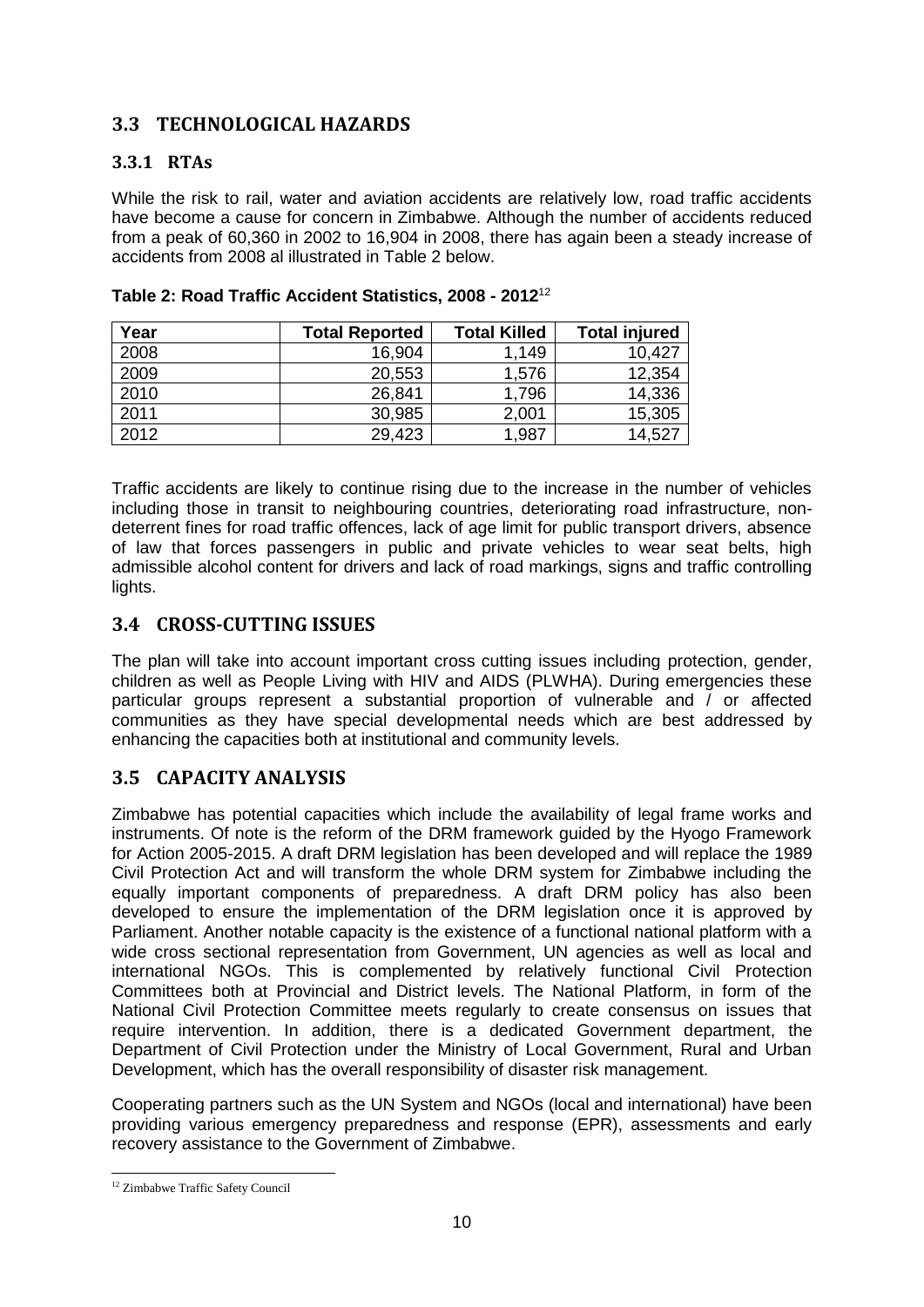## <span id="page-10-0"></span>**3.5.1 Drought**

Zimbabwe has a relatively strong institutional and technical capacity to prevent, mitigate, prepare for, respond to and recover from drought-induced disasters. The decentralised local Government structures, including the Drought Relief and Civil Protection Committees, ensure wider stakeholders' participation. The Meteorological Office, National Early Warning Unit (NEWU), Famine Early Warning systems Network (FEWSNET), World food Programme (WFP), Drought Monitoring Centre (DMC) and the Food and Nutrition Council in collaboration with ZIMVAC assess and monitor drought hazards and maintain early warning systems. The Agricultural Rural Extension Services (Agritex) and cooperating partners, particularly United Nations Food and Agricultural Organisation (UN-FAO), promote drought tolerant crops, grazing schemes, water harvesting, expansion of irrigation schemes and moisture conservation. There are also social support mechanisms to protect vulnerable groups through drought relief, cash transfers and food for work programmes. Some provinces and districts, for example have updated preparedness and response plans in place while others need to have plans updated.

#### <span id="page-10-1"></span>**3.5.2 Floods**

The institutional and technical capacity exists to reduce the risk and impact of flood-induced disasters. The Zimbabwe National Water Authority's (ZINWA) monitors river flows, and the state of hydrology, while the Meteorological Services Department forecasts and predicts weather conditions. The Civil Protection Committees coordinates preparedness and response, mainly at the national level. Partners including UN agencies and NGOs have continuously played a key role in providing financial, material and logistical support to DCP to prepare and respond to floods.

#### <span id="page-10-2"></span>**3.5.3 Health**

With regards responding to health emergencies/epidemics, the Ministry of Health and Child Welfare (MoH&CW) has established an Emergency Operating Centre (EOC) which is an evolution of the Cholera Control and Command Centre (C4) that was established during the cholera outbreak in 2008. In addition, the MoH&CW has also established Rapid Response Teams (RRTs) at National, provincial and district levels and is responsible for providing leadership and coordination on health emergencies, defining standards, policy and systems for disaster preparedness and response, monitoring disease outbreaks and assessing performance of health system during emergencies.

The MoH&CW through the Department of Epidemiology and Disease Control (EDC) has established an Immediate Disease Notification system (IDNS) which monitors thresholds of specific diseases and notifies if thresholds are surpassed. The MoH&CW remains on high alert whenever events of public health concern are reported in the region.

The capacity to prevent, mitigate, prepare and respond to GTIs includes the National Sanitation and Hygiene Strategy, WASH coordination structures such National Coordination Unit (NCU), WASH Cluster, GTI control guidelines, and mechanisms for sharing of lessons learned and availability of trained of Rapid Response Teams (RRTs). MoH&CW also adopted and adapted WHO-Integrated Disease Surveillance and Response (IDSR) principles for national public health surveillance and response systems.

#### <span id="page-10-3"></span>**3.5.4 RTAs**

Zimbabwe has a relatively strong capacity to reduce road traffic accidents. The capacity to prevent road traffic accidents is led by ZRP, who are supported by Vehicle Inspection Department (VID), TSCZ, ZINARA and Central Vehicle Registry. ZRP enforces road traffic regulation and has systems for monitoring, archiving and disseminating road traffic hazards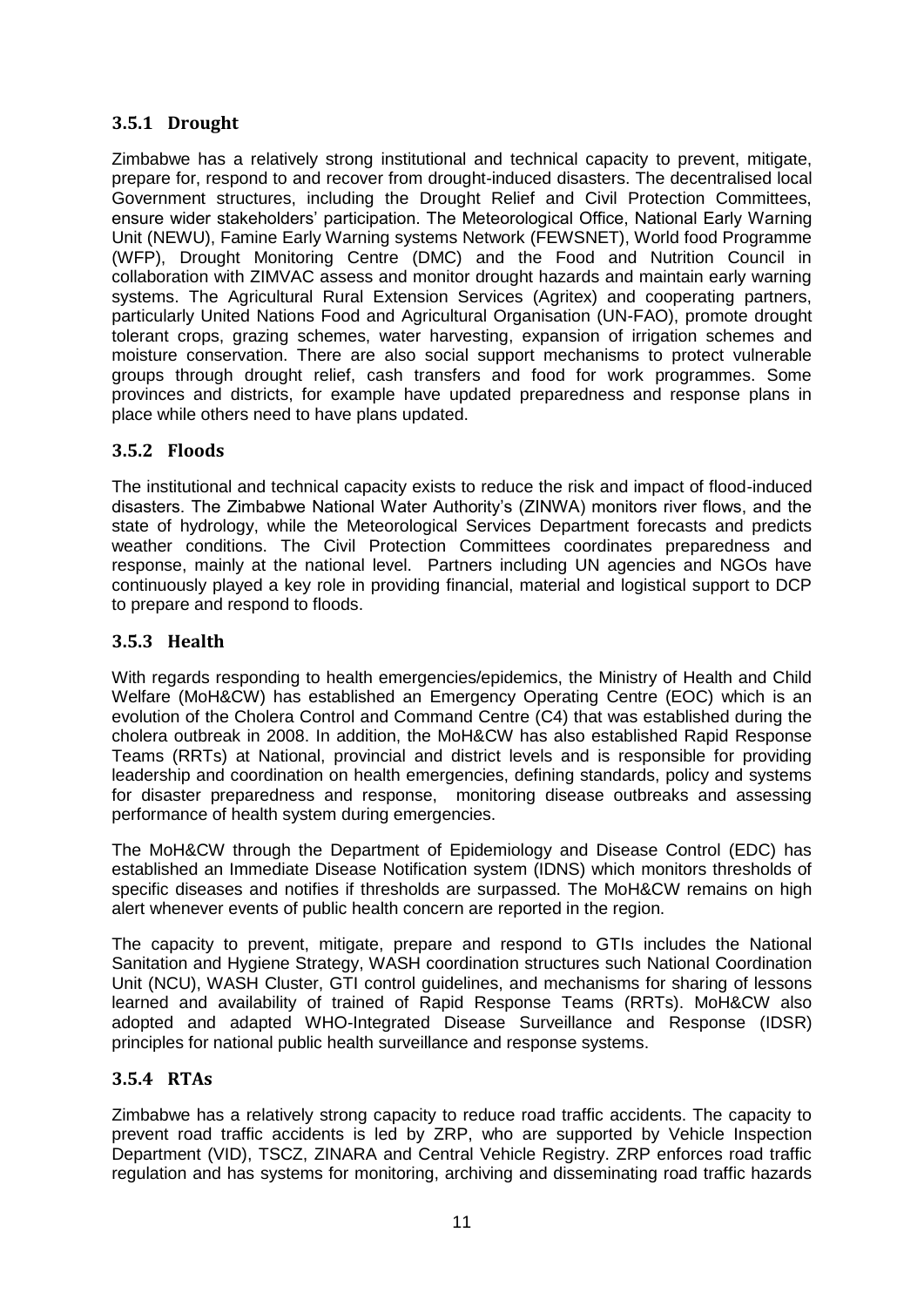while the VID regulates the roadworthiness of the vehicles. The Traffic Council of Zimbabwe (TSCZ) conducts awareness campaigns. In emergency preparedness and response, emergency services – ambulance, police and fire brigade, have emergency plans which are activated when and accident occurs. The emergency services are supported by the Air Force of Zimbabwe and the Zimbabwe National Army. However, there lack of awareness of the services the public is entitled to post accident.

There is also a mechanism and framework in place in which RTA victims are assisted. Depending on whether the accident has been declared a national disaster, the state will, through the MoLGURD and DCP, provide state assisted funerals.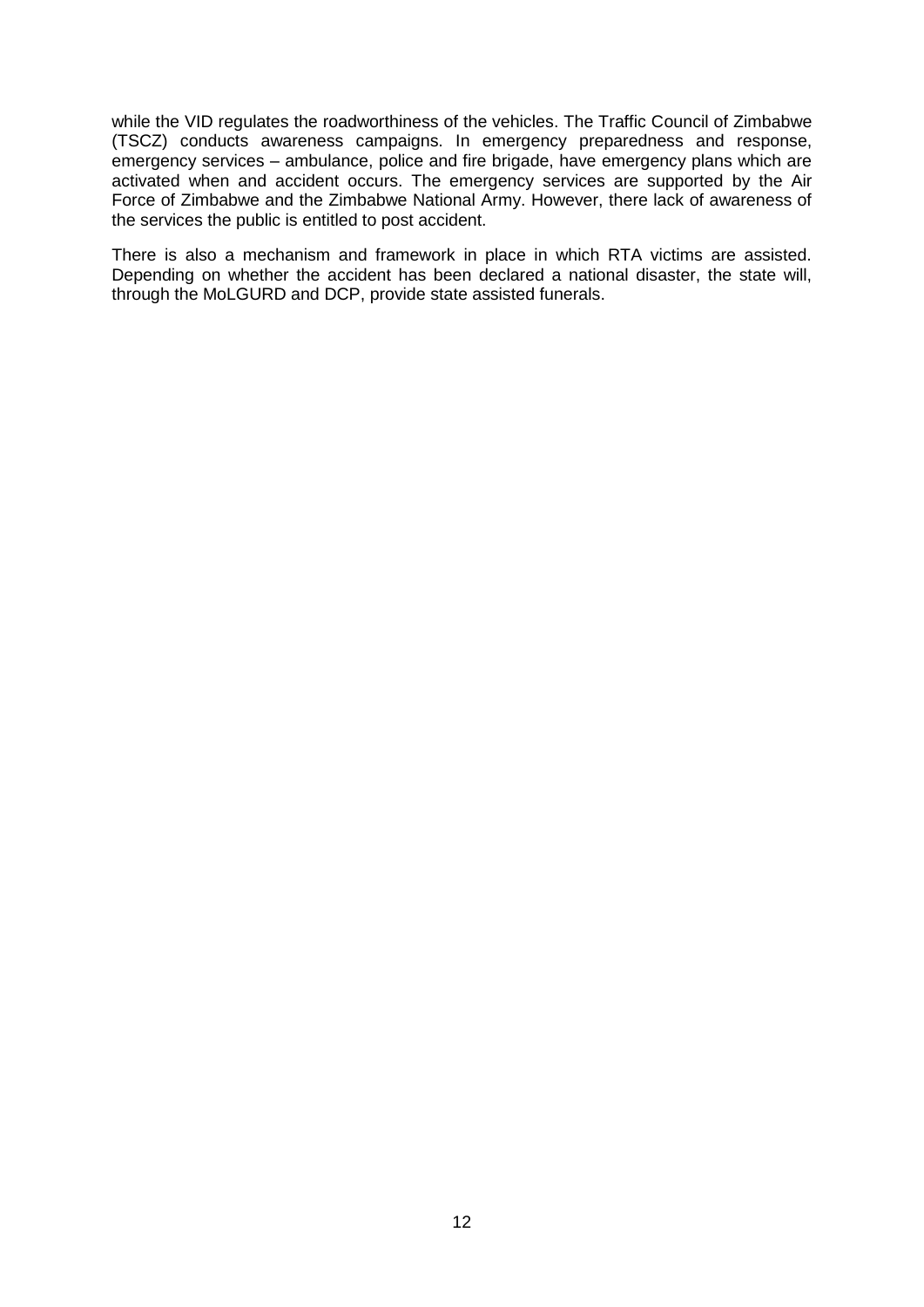# **4 SCENARIOS PLANNING AND ASSUMPTIONS**

Three possible scenarios for the identified sectors have been developed, indicating the most likely scenario and highlighting key cross cutting issues to be considered such as HIV and AIDS, protection, environment and early recovery and gender. Focus is on how each hazard would affect various sectors in the event of a disaster. In coming up with scenarios it was important to separate the norm from disasters to enable the scenarios to cater for disasters rather than respond to a normal development activity.

#### **Table 3: Scenarios Planning and Assumptions**

<span id="page-12-1"></span><span id="page-12-0"></span>

|                                       | Hazards $\rightarrow$ | <b>Drought</b>                                                         | <b>Floods</b>                                       | <b>GTIS</b>                                                      | <b>RTAs</b>                                                                     |
|---------------------------------------|-----------------------|------------------------------------------------------------------------|-----------------------------------------------------|------------------------------------------------------------------|---------------------------------------------------------------------------------|
|                                       | <b>Description</b>    | Scenario 1: Increase in the food<br>insecure population to 1.6 million | Scenario 1: Minimal<br>localized flooding           | Scenario 1: Below threshold<br>MoH&CW<br>according<br>to         | <b>Scenario 1:</b> few cases of injuries and few<br>fatalities                  |
|                                       |                       | (source ZIMVAC)                                                        |                                                     | guidelines. Very few cases as                                    | -Medical staff adequate to attend to problem                                    |
|                                       |                       | <b>Scenario 2: Improved food security</b>                              | <b>Scenario 2: Significant</b><br>Flooding          | evidenced by historical data                                     | -adequate Ambulances and paramedical<br>resources/personnel.                    |
|                                       |                       | in the next 12 months                                                  |                                                     | Significant<br><b>Scenario</b><br>2:                             | -staff well prepared.                                                           |
|                                       |                       | <b>Scenario 3: Food insecurity beyond</b>                              | <b>Scenario 3: Extensive</b><br>Flooding            | outbreak                                                         | Scenario 2: increased number of injuries and                                    |
|                                       |                       | the projected 1.6 million                                              |                                                     | Scenario 3: Extensive / Major                                    | fatalities.                                                                     |
|                                       |                       |                                                                        |                                                     | Outbreak                                                         | -strain on national blood bank<br>-inadequate personnel<br>-inadequate drugs    |
| <b>Scenario and</b>                   |                       |                                                                        |                                                     |                                                                  | <b>Scenario 3:</b> - Very High injuries and<br>fatalities.                      |
| <b>Planning</b><br><b>Assumptions</b> |                       |                                                                        |                                                     |                                                                  | -No adequate medical personnel<br>-Increase in the $#$ of deaths as a result of |
|                                       |                       |                                                                        |                                                     |                                                                  | strain on paramedical services.<br>-Increase in exposure to HIV/AIDS            |
|                                       | <b>Planning</b>       | 1,6 million people assisted with food                                  | Response managed by                                 | 5,000 cases affecting at least                                   |                                                                                 |
|                                       | <b>Assumptions</b>    | aid<br>during<br>the lean season.<br>Response managed jointly by       | Gyt with assistance from<br>partners                | 20<br>districts.<br>Response<br>managed by Government with       |                                                                                 |
|                                       | Scenario 1:           | Government with assistance from<br>partners WFP etc.                   |                                                     | support from partners.                                           |                                                                                 |
|                                       | <b>Planning</b>       | Less than 1.6 million people will                                      | Damage to crops maybe                               | Disease impacting 5,000 -                                        |                                                                                 |
|                                       | <b>Assumptions</b>    | require food assistance. Actual<br>figures to be confirmed by WFP.     | severe. Government will<br>require<br>support<br>to | 20,000 people. Severe impact<br>with periods of further spread   |                                                                                 |
|                                       | Scenario 2:           |                                                                        | respond                                             | and treatment ranging from 1-3                                   |                                                                                 |
|                                       |                       |                                                                        |                                                     | months. International support<br>will be required to assist with |                                                                                 |
|                                       |                       |                                                                        |                                                     | disease containment.                                             |                                                                                 |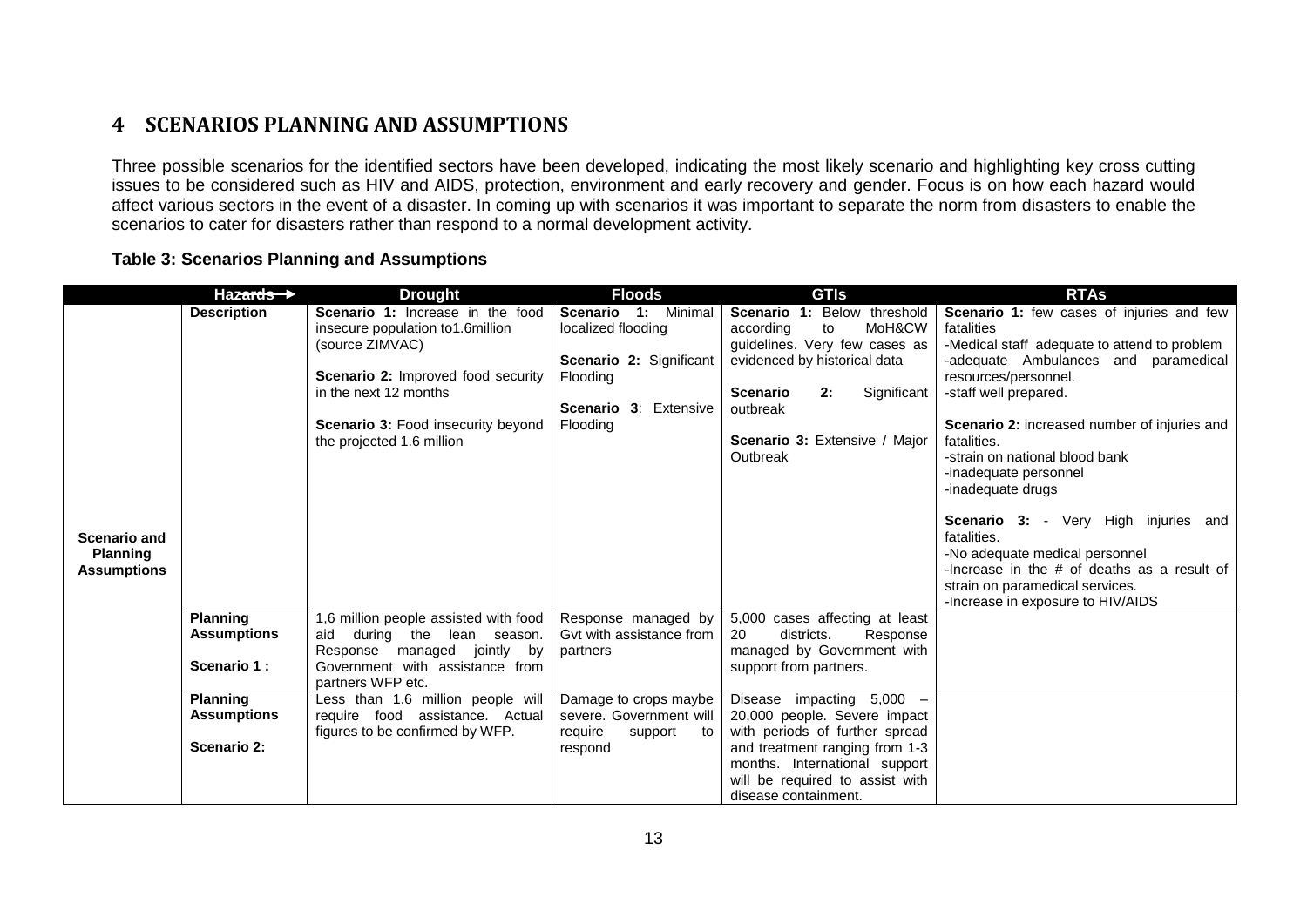|                                  | <b>Planning</b><br><b>Assumptions</b><br>Scenario 3:   | More than the projected 1,6 million<br>people will require food assistance.<br>Joint Government and<br>partner<br>affected<br>support to<br>reach<br>the<br>households.                                                                                                                                                                                              | Outbreak of disease can<br>be expected<br>Government will require<br>support to respond                                                                                                                               | Fatal disease outbreak causing<br>of human life<br>and<br>loss<br>productivity overstretching the<br>capacity of the health services.<br>Over 20,000 people affected.<br>International support called in<br>to assist.            |                                                                                                                                                                                    |
|----------------------------------|--------------------------------------------------------|----------------------------------------------------------------------------------------------------------------------------------------------------------------------------------------------------------------------------------------------------------------------------------------------------------------------------------------------------------------------|-----------------------------------------------------------------------------------------------------------------------------------------------------------------------------------------------------------------------|-----------------------------------------------------------------------------------------------------------------------------------------------------------------------------------------------------------------------------------|------------------------------------------------------------------------------------------------------------------------------------------------------------------------------------|
|                                  | <b>Areas</b><br>most<br>likely<br>to<br>be<br>affected | <b>WFP</b><br>36<br>Seasonal<br>Targeted<br>Districts in<br>Assistance<br>(STA)<br>Matabeleland North<br>and South:<br>Masvingo; Midlands;<br>Manicaland<br>South; Northern Mash Central and<br>East                                                                                                                                                                 | Zambezi Valley (Mbire,<br>Muzarabani);<br>Sabi<br>(Chibuwe,<br>Valley<br><b>SW</b><br>Chikwalakwala);<br>Matabeleland<br>(Tsholotsho)                                                                                 | All provinces with limited risk in<br>Matabeleland                                                                                                                                                                                | Major cities<br>$\bullet$<br>Highways<br>$\bullet$<br><b>Transit routes</b><br>$\bullet$                                                                                           |
| Hazard & Risk<br><b>Analysis</b> | Probability                                            | Almost certain: Situation to worsen<br>to March with a slight<br>up<br>improvement from April-August and<br>to worsen again from September to<br>December                                                                                                                                                                                                            | <b>Almost</b><br>Certain:<br>Especially for the areas<br>identified.                                                                                                                                                  | Almost Certain: Considering<br>that a typhoid outbreak is<br>already on-going with over<br>5,000 suspected cases.                                                                                                                 | <b>Almost Certain</b>                                                                                                                                                              |
|                                  | <b>Consequences</b>                                    | <b>Moderate to Major:</b><br>Food shortages<br>$\bullet$<br>Loss of livestock<br>$\bullet$<br>Loss of livelihoods<br>$\bullet$<br>Shortage of water<br>$\bullet$<br>Crop failures<br>$\bullet$<br>Outbreak of diseases e.g.<br>$\bullet$<br>cholera<br>School drop outs<br>$\bullet$<br>Population movements<br>$\bullet$<br>Negative coping mechanisms<br>$\bullet$ | <b>Moderate</b><br>Loss of lives<br>Loss of livestock<br>Destruction of<br>infrastructure<br>Loss of livelihoods<br>Environmental<br>degradation<br>Outbreak of<br>$\bullet$<br>diseases<br>Displacement<br>$\bullet$ | Moderate to Major:<br>High morbidity and<br>mortality<br>Increased demand for<br>resource<br>Psychological trauma<br>$\bullet$<br>Reprioritisation and<br>redistribution of resources<br>to the expense of routine<br>programmes. | <b>Moderate</b><br>Loss of lives<br>$\bullet$<br><b>Injuries</b><br>$\bullet$<br><b>Disabilities</b><br>$\bullet$<br>Orphaned children and other vulnerable<br>$\bullet$<br>groups |
|                                  | <b>Overall Risk</b>                                    | <b>High</b><br>Adequate<br>preparedness<br>and<br>effective management of available<br>resources will however considerably<br>reduce the risk.                                                                                                                                                                                                                       | <b>Moderate</b><br>Adequate<br>levels<br>of<br>preparedness should be<br>in place by Government<br>and all stakeholders to<br>effective<br>ensure<br>response regardless of<br>the scenario realized.                 | <b>Moderate</b><br>Adequate<br>levels<br>οf<br>preparedness should be<br>in.<br>place by Government and all<br>stakeholders to ensure effective<br>response regardless of the<br>scenario realized                                | <b>Moderate</b>                                                                                                                                                                    |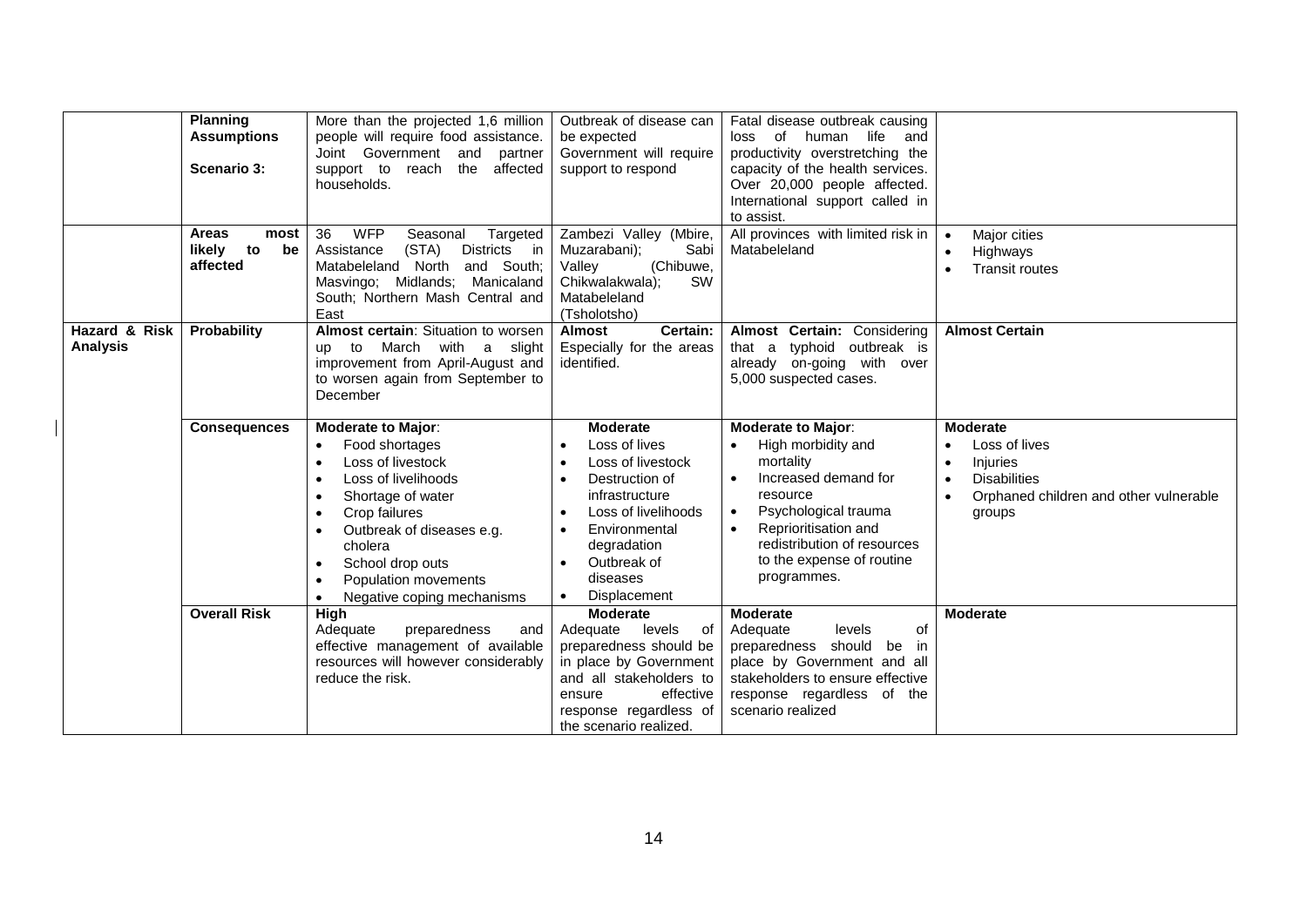| <b>Likely Triggers /</b><br><b>EW Indicators</b> | Prolonged Mid season dry spell<br>$\bullet$<br>Late onset of the rainy season<br>$\bullet$<br>Erratic rains<br>$\bullet$<br>Meteorological data<br>$\bullet$<br>Traditional warning systems<br>$\bullet$ | Meteorological data<br>Poor drainage<br>Swelling rivers<br>Siltation in rivers<br>Traditional early<br>warning systems<br>Opening of flood<br>gates | Non availability of water<br>chemicals for local<br>authorities<br>Increase in diarrhoeal<br>diseases above<br>recommended thresholds<br>Confirmed case of cholera<br>or other epidemic prone<br>waterborne diseases<br>Deaths due to diarrhoea<br>Proportion of unattended<br>burst pipes in residential<br>areas<br>Interruptions of safe water<br>supply. | Speed<br>$\bullet$<br>Overloading<br>$\bullet$<br>State of the roads<br>$\bullet$<br>Lack of appropriate signage<br>$\bullet$<br>Violation of speed limits<br>$\bullet$<br>Driver fatigue<br>$\bullet$<br>Driving competencies<br>$\bullet$<br>Vehicle fitness<br>$\bullet$ |
|--------------------------------------------------|----------------------------------------------------------------------------------------------------------------------------------------------------------------------------------------------------------|-----------------------------------------------------------------------------------------------------------------------------------------------------|--------------------------------------------------------------------------------------------------------------------------------------------------------------------------------------------------------------------------------------------------------------------------------------------------------------------------------------------------------------|-----------------------------------------------------------------------------------------------------------------------------------------------------------------------------------------------------------------------------------------------------------------------------|
| <b>Time Frame</b>                                | September to March (Lean season)                                                                                                                                                                         | October to April                                                                                                                                    | All the time                                                                                                                                                                                                                                                                                                                                                 | All the time                                                                                                                                                                                                                                                                |
| <b>Sources</b><br>of<br><b>Information</b>       | <b>FEWSNET</b><br><b>Agritex Updates</b>                                                                                                                                                                 | Department<br>of<br>Meteorology,<br>Zimbabwe<br>National<br><b>Water Authority</b>                                                                  | Ministry of health and Child<br>Welfare- updates<br>WHO Epidemiological Update                                                                                                                                                                                                                                                                               | Zimbabwe traffic Safety Council                                                                                                                                                                                                                                             |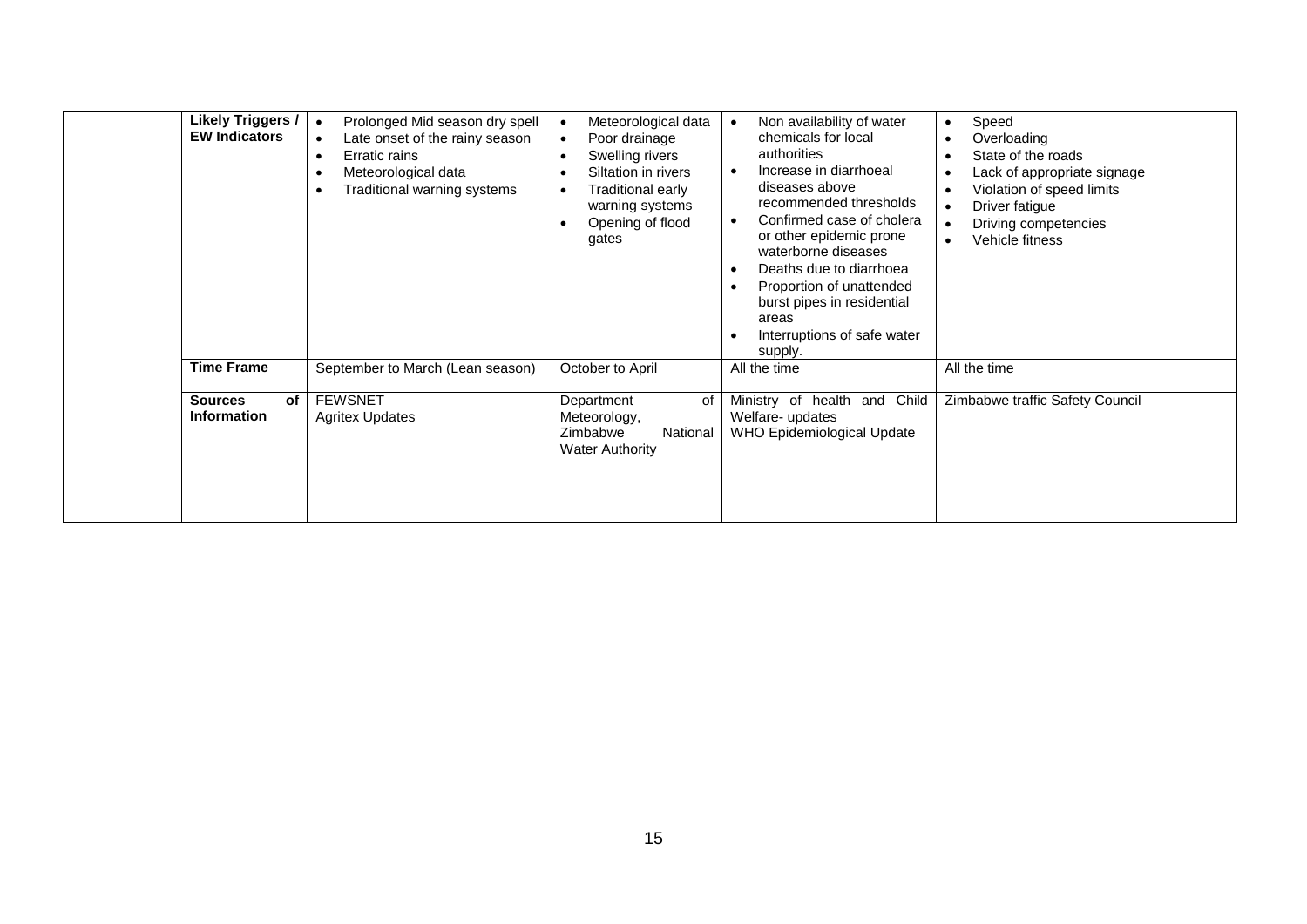# <span id="page-15-0"></span>**5 COORDINATION AND MANAGEMENT ARRANGEMENTS**

## <span id="page-15-1"></span>**5.1 OVERALL DISASTER MANAGEMENT SYSTEM IN ZIMBABWE**<sup>13</sup>

The Government of Zimbabwe through the MoLGRUD's Department of Civil Protection (DCP) has the responsibility to coordinate the management of disasters as well as all relevant stakeholders. The execution of this co-ordination mandate is realized through the National Civil Protection Coordination Committee (NCPCC) which informs the overall framework for the promotion, coordination and execution of emergency and disaster management in Zimbabwe. Permanent members of the NCPCC are officers selected from Government Ministries/Departments, Parastatals and NGOs. Other members especially from the private sector are co-opted as dictated by circumstances. Provincial and District Administrators (PAs / DAs) are also mandated to coordinate any emergency-related activities in their respective provinces and districts through the Provincial or District Civil Protection Committees (PCPC / DCPC) and with the assistance of NGOs partners in the districts. This multi-sectoral representation ensures the liaison between local and national authorities, NGOs and the United Nations.

Central government initiates hazard reduction measures through relevant sector ministries with the local administration taking the responsibility for implementing and maintaining its effectiveness. The system uses the existing government, private and NGO organizations whose regular activities contain elements of prevention and community development. These organizations have a level of flexibility structurally, materially and technically which enables them to speedily adjust from their regular activities to undertaking protective, relief and rehabilitation measures in times of disasters in terms of intensity only without drifting from their operational principles.

A National Civil Protection Coordination Committee (NCPCC) is responsible for the execution of civil protection functions. In addition to Ministries having special responsibilities according to their specialties, members of the National Civil Protection Coordination Committees (NCPCC), Provincial Civil Protection Coordination Committees (PCPCC) and District Civil Protection Coordination Committees (DCPC) are grouped into functional subcommittees namely:-

- Food supplies and food security, chaired by Ministry of Public Service Labour and Social Welfare.
- Health, Nutrition and Welfare, chaired by MoH&CW;
- Search, Rescue and Security, chaired by Zimbabwe Republic Police;
- International Cooperation and Assistance, chaired by Ministry of Finance;

In line with priorities of the Hyogo Framework for Action (HFA), the Zimbabwe Government has committed itself to updating the legislative and policy frameworks to create a conducive environment for disaster risk reduction. The increased vulnerability of communities to persistent and emerging risks in Zimbabwe provides an opportunity for the UN and international/national partners to support a nationally-led platform and plan for emergency preparedness/disaster-risk reduction that builds national capacity. Building on the recent draft legislative and policy frameworks which are still awaiting Cabinet approval, the DCP had also developed a comprehensive strategy for Disaster Risk Management which sets the national priorities for disaster risk reduction in the country.

<sup>&</sup>lt;sup>13</sup> Civil protection policy statement - Overall disaster management system in Zimbabwe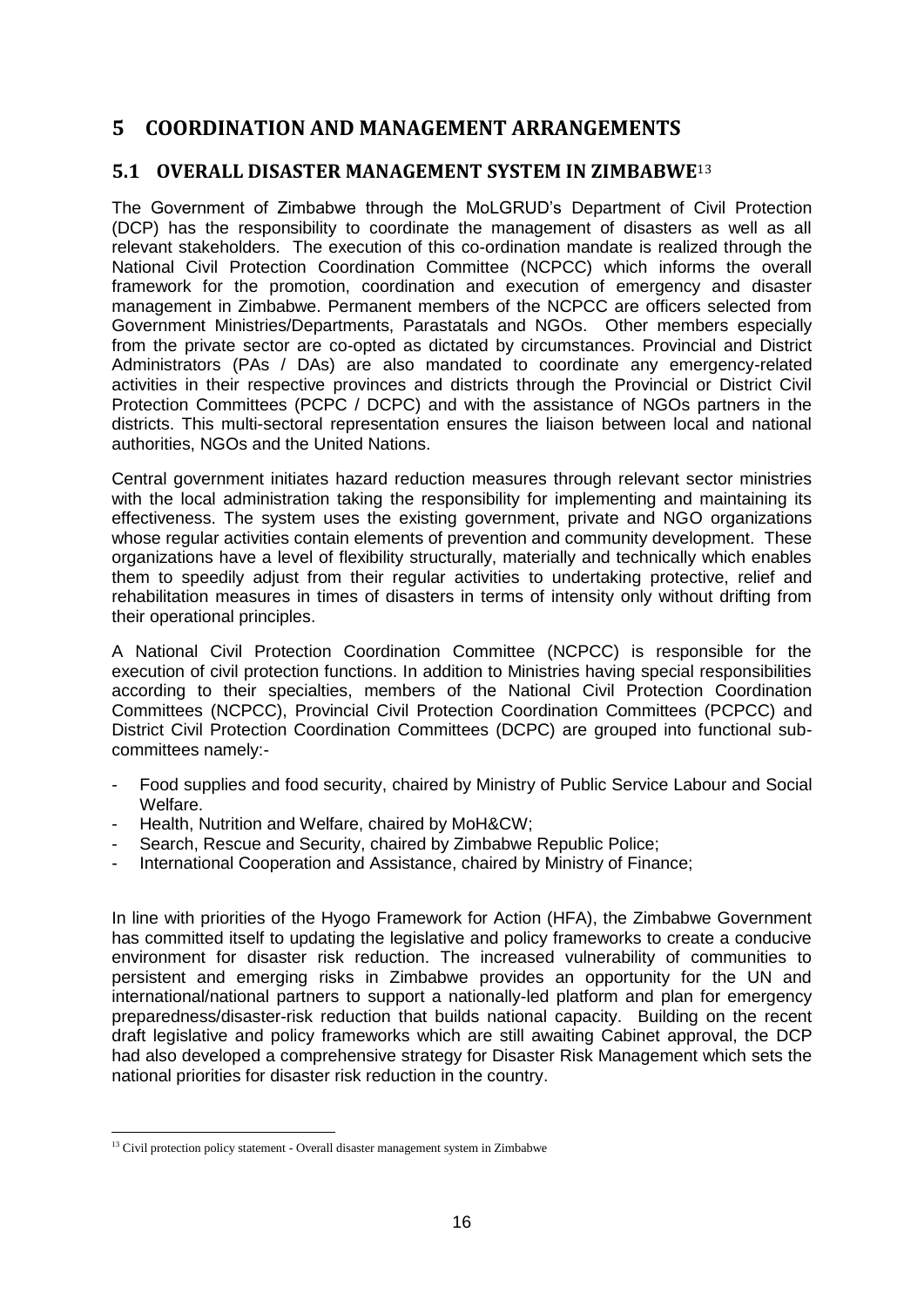## <span id="page-16-0"></span>**5.2 CIVIL PROTECTION ORGANIZATION IN ZIMBABWE: OPERATIONAL STRUCTURE**

|                                                                 | <b>CO-ORDINATOR</b>                                                         | <b>CO-ORDINATOR/PLANNING COMMITTEE</b>                                                                        |  |  |
|-----------------------------------------------------------------|-----------------------------------------------------------------------------|---------------------------------------------------------------------------------------------------------------|--|--|
| N<br>A<br>Т<br>L<br>O<br>N<br>A                                 | Minister - LGRUD<br>+<br><b>Civil Protection Directorate</b><br>Secretariat | <b>National Civil Protection Coordinating</b><br>Committee (NCPCC)<br>with a<br>Multi-sectoral Representation |  |  |
| Ρ<br>R<br>O<br>V<br>$\mathsf{I}$<br>N<br>C<br>$\mathbf{I}$<br>A | <b>Provincial Administrator</b><br><b>MLGRUD</b>                            | <b>Provincial Civil Protection</b><br><b>Planning Committee (NCPPC)</b>                                       |  |  |
| D<br>L<br>S<br>Т<br>R<br>L<br>С<br>T                            | <b>District Administrator</b><br>(DISTRICT)<br><b>MLGRUD</b>                | <b>District Civil Protection</b><br>Planning Committee (DCPPC)                                                |  |  |

# <span id="page-16-1"></span>**5.3 COORDINATION STRUCTURES / INSTITUTIONAL ARRANGEMENTS<sup>14</sup>**

The Government of Zimbabwe through DCP and the United Nations-Humanitarian Coordinator (UN-HC) coordinates the strategic response with the involvement and collaboration of all humanitarian actors from the Government, UN and NGO community, and the private sector if possible.

<sup>&</sup>lt;sup>14</sup> Other structures are in existence e.g. the Environmental Health Alliance (EHA) whose partnership consists of NGOs implementing health and WASH emergency response activities within the country. Through a coordinated mechanism, these partners have strategically positioned themselves in all provinces and have ensured standardization of approaches both for health and WASH response activities.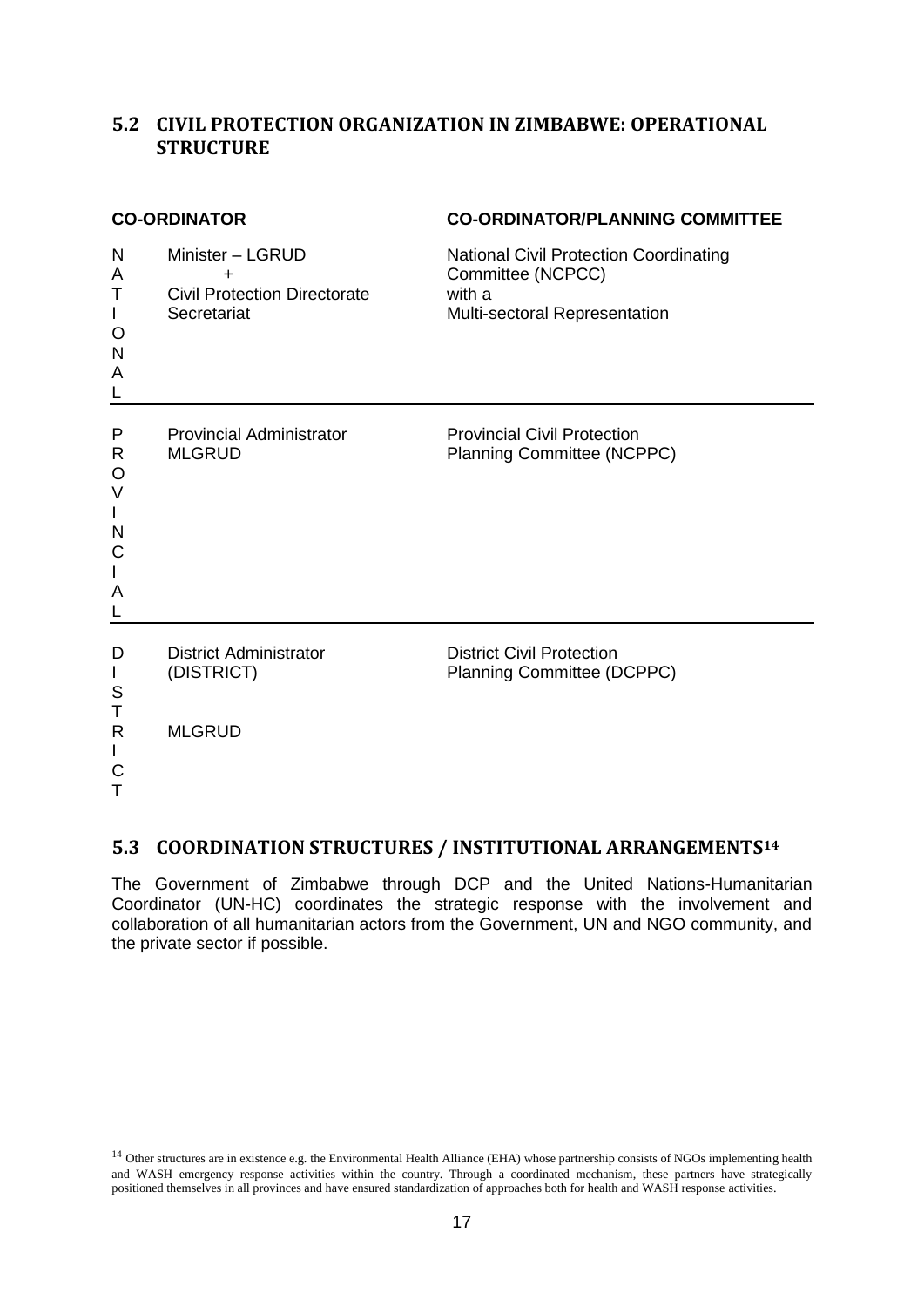## <span id="page-17-0"></span>**5.3.1 United Nations Country Team (UNCT)**

The UN-HC is responsible for coordinating UN emergency preparedness and response in support of the Government plan. Under the guidance of the HC, the United Nations Country Team (UNCT) is responsible for effective and efficient implementation of Inter-Agency disaster risk management activities. The UNCT allows for all UN entities with activities in Zimbabwe to work as a team in formulating common positions on strategic issues, ensuring coherence in action and advocacy.

## <span id="page-17-1"></span>**5.3.2 Humanitarian Country Team (HCT)**

The HCT remains the highest level coordination body for humanitarian non-governmental community. It sets common objectives and priorities for humanitarian action in the country. The presence of donors and NGOs in HCT forums have played a pivotal role in consolidating the views of the humanitarian community on issues related to the humanitarian reform process. OCHA acts as the secretariat of the HCT and supports the Humanitarian Coordinator (HC) in all aspects related to HCT issues.

#### <span id="page-17-2"></span>**5.3.3 Inter-Cluster Coordination**

Four active clusters (Health, WASH, Food and Protection) operate in Zimbabwe and meet on a monthly basis. The Agriculture, Education, Early Recovery and Nutrition clusters have since been deactivated and activities previously carried out under these clusters will take place within relevant national coordination mechanisms such as sectors or working groups. OCHA convenes and chairs the Inter-Cluster Forum where joint inter- cluster issues are discussed.

Cross-cutting issues including gender, HIV/AIDS, environment and human rights, have been consistently highlighted in inter-cluster discussions and documents throughout the year.

#### <span id="page-17-3"></span>**5.3.4 NGO Heads of Agencies**

The NGO Heads of agencies Forum meets monthly and comprises heads of participating NGOs. Its objectives are information sharing and joint advocacy on challenges in humanitarian and development action in Zimbabwe. OCHA attends the meeting to brief on the topical humanitarian issues of interest to NGOs. The participating NGOs also communicate to OCHA through this meeting on the issues that require follow up

## <span id="page-17-4"></span>**5.4 RECOMMENDED THRESHOLD TO EFFECT THE CONTINGENCY PLAN**

The National Contingency Plan will be activated by the United Nations Humanitarian Coordinator (UN-HC), in consultation with the Government of Zimbabwe (GoZ) and following the advice of the Humanitarian Country Team. The HC and GoZ will continuously evaluate and monitor the situation and with the support of UNOCHA.

#### <span id="page-17-5"></span>**5.5 ROLES AND RESPONSIBILITIES OF CLUSTER/SECTOR LEADS**

The relevant Government ministry/department and their UN/NGO counterpart co-Lead Agency will lead coordinate and manage emergency preparedness and response activities before, during and after the emergency including early recovery activities. Each Cluster and Sector is responsible for ensuring that emergency preparedness and response including early recovery cascades through all structures i.e. from central level administration to provincial and district levels.

The Sector/ Cluster Lead Agency, in liaison with Co-lead Agency and concerned stakeholders, will undertake relevant assessment and or upon monitoring of indicators of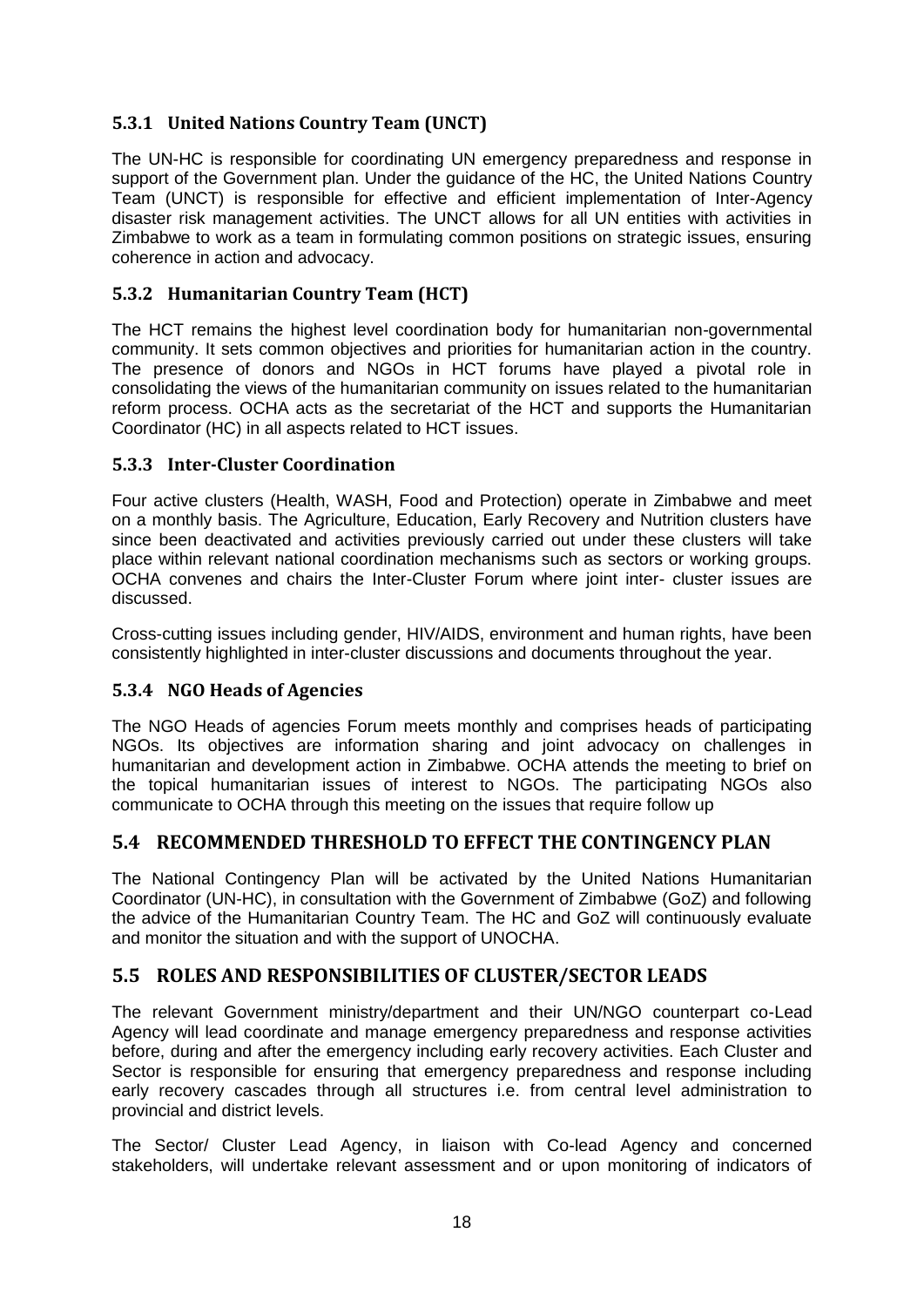impeding hazard reaching and or exceeding the threshold inform DCP on the severity of the emergency for the declaration of emergency.

The specific roles and responsibilities of cluster/sector leads include the following:

- 1. To lead, coordinate and manage the activities of sector or cluster;
- 2. To lead, coordinate and manage the overall disaster preparedness;
- 3. To lead, coordinate and manage the overall disaster response and recovery effort;
- 4. To facilitate communication within sector or cluster and between DCP;
- 5. To facilitate the provision of information on early warning and emergency response and recovery between stakeholders involved in the response;
- 6. To coordinate joint resource mobilization effort;
- 7. To coordinate joint assessments in line with call-down mechanisms (triggers) which highlight when assessments should be conducted;
- 8. To facilitate timely and accurate information to donors, media and other interested parties on the response operation;

#### <span id="page-18-0"></span>**5.6 RESOURCE MOBILISATION<sup>15</sup>**

-

The current legal framework stipulates the establishment of a National Civil Protection Fund which receives money from both Government and the public. The fund is applied to the development and promotion of civil protection activities throughout the country. In addition, there are NGOs who receive donor funding to implement DRR related activities with a particular focus on preparedness and response.

When the disaster exceeds national capacity to respond and the national authorities request for international assistance, the United Nations and partner NGOs will request to utilise existing response tools. Following a humanitarian crisis, humanitarian actors can immediately access funding for life-saving activities using pooled funds managed by OCHA such as Emergency Response Fund (ERF) or the Central Emergency Response Fund (CERF). The ERF is usually the first port of call for small grants not exceeding US250,00 for projects implemented in six months or less. Being locally based, national and International NGOs , Red Cross Movement and UN agencies can apply for funding. The CERF provides gives big grants to UN agencies who are expected to implement through national actors.

<sup>&</sup>lt;sup>15</sup> Many other donors have also been active in providing funding for emergency response. In addition partners have in place contingency plans at organizational level which enables them to tap into resources reserved for emergencies. UNICEF for e.g. has signed a Partnership Cooperation Agreement (PCA) with various WASH partners which enables them to access WASH emergency stock to support up to 5000 households at any given time. IOM also has a pipeline in place which enables it to support up to 1000 households with NFIs.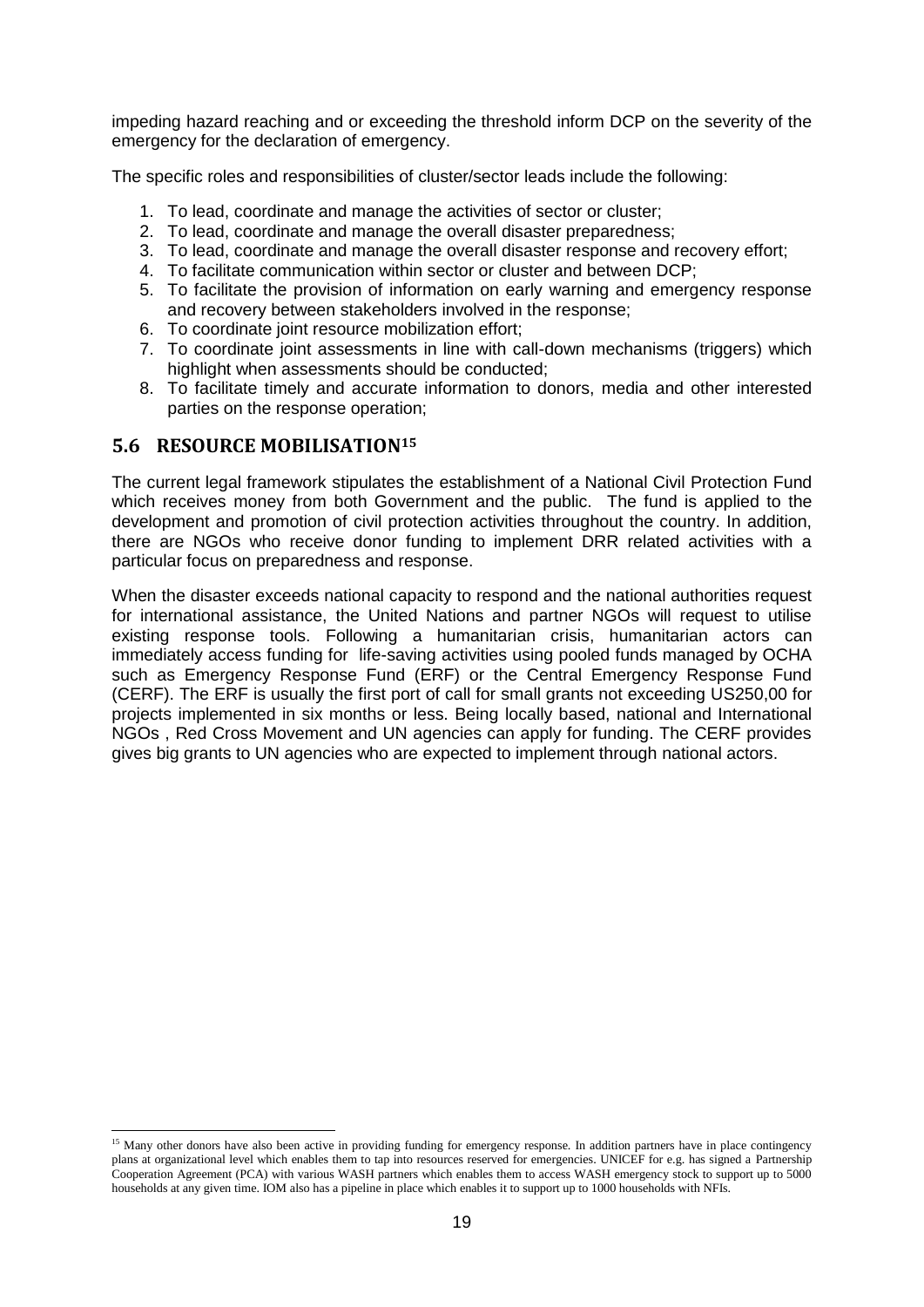## <span id="page-19-0"></span>**6 INFORMATION MANAGEMENT<sup>16</sup>**

## <span id="page-19-1"></span>**6.1 CURRENT ASSESSMENT MODALITIES**

The Zimbabwe Vulnerability Assessment Committee (ZimVAC) has been providing national assessments on food security and livelihood vulnerability for timely and accurate early warning information. The information gathered from the ZimVAC assessments is used for programming purposes to mitigate the impact of droughts on food security and livelihoods. Using the Household Economy Approach (HEA), the ZimVAC comes up with population facing food/survival deficit; livelihood/cash deficit in the country and within a specific timeframe. The ZimVAC is comprised of multi-stakeholders from Government, the UN, NGOs and the Southern African Development Community Regional Vulnerability Assessment and Analysis (SADC RVAA**)**.

The DCP, through its provincial and district structures has the mandate to coordinate multisectoral and rapid assessments at community and household levels. The data collected is then forwarded to the provincial Administrator for onward submission to DCP at national level. NGO partners operating in the district are working with the local authorities although there is no standardised data collection tool available. In order to standardise national rapid assessment tools, DCP through support of UN System, will work to activate and update a framework under which rapid assessments would be undertaken.

In the context of national contingency planning and implementation framework, assessment and analysis of emergencies/disasters will be done by multi-sectoral and multi-stakeholder teams drawn from the sectors at provincial and district level including support from the national level. National rapid assessment methodology and tools for assessing impact of hazards at community and household levels though developed will be need to be standardised to take into account all sectors.

|                                  | Summary of observations of current practice                                                                                                                                                                                                                                                                                                                                                                 |  |  |  |
|----------------------------------|-------------------------------------------------------------------------------------------------------------------------------------------------------------------------------------------------------------------------------------------------------------------------------------------------------------------------------------------------------------------------------------------------------------|--|--|--|
| Information/data<br>requirements | The humanitarian community does not have a standard<br>form/questionnaire to assess the impact of a hazard on a<br>community.<br>Several Government Ministries have sector specific forms they<br>٠<br>use to assess impacts specific to their areas of interest,<br>The ZimVAC has a standardised form administered annually to<br>assess national vulnerabilities with specific focus on food<br>security |  |  |  |
| Data collection                  | Data collection is done by the organisation/department/agency<br>that is carrying out the assessment<br>DCP at the provincial and district levels had the structures to<br>conduct data collection (District / Provincial Administrators)<br>There is no standardised methodology for collecting the data<br>٠                                                                                              |  |  |  |
| Data processing                  | No common methodology exists. This is done by the agency<br>$\bullet$<br>carrying out the assessment                                                                                                                                                                                                                                                                                                        |  |  |  |
| Data analysis                    | No common methodology exists, it is done by the agency<br>$\bullet$<br>carrying out the assessment                                                                                                                                                                                                                                                                                                          |  |  |  |
| <b>Dissemination</b>             | No common strategy exists. The agencies that would have<br>$\bullet$<br>carried out the assessment at times, hand over the results to the<br>DCP. However, there is no clear strategy as to how the<br>information is to be used by the wider humanitarian community.                                                                                                                                       |  |  |  |

#### <span id="page-19-2"></span>**Table 4: Summary of Observations of Current Practice**

<sup>&</sup>lt;sup>16</sup> A detailed Draft Information Management Strategy had been developed and is annexed to this Plan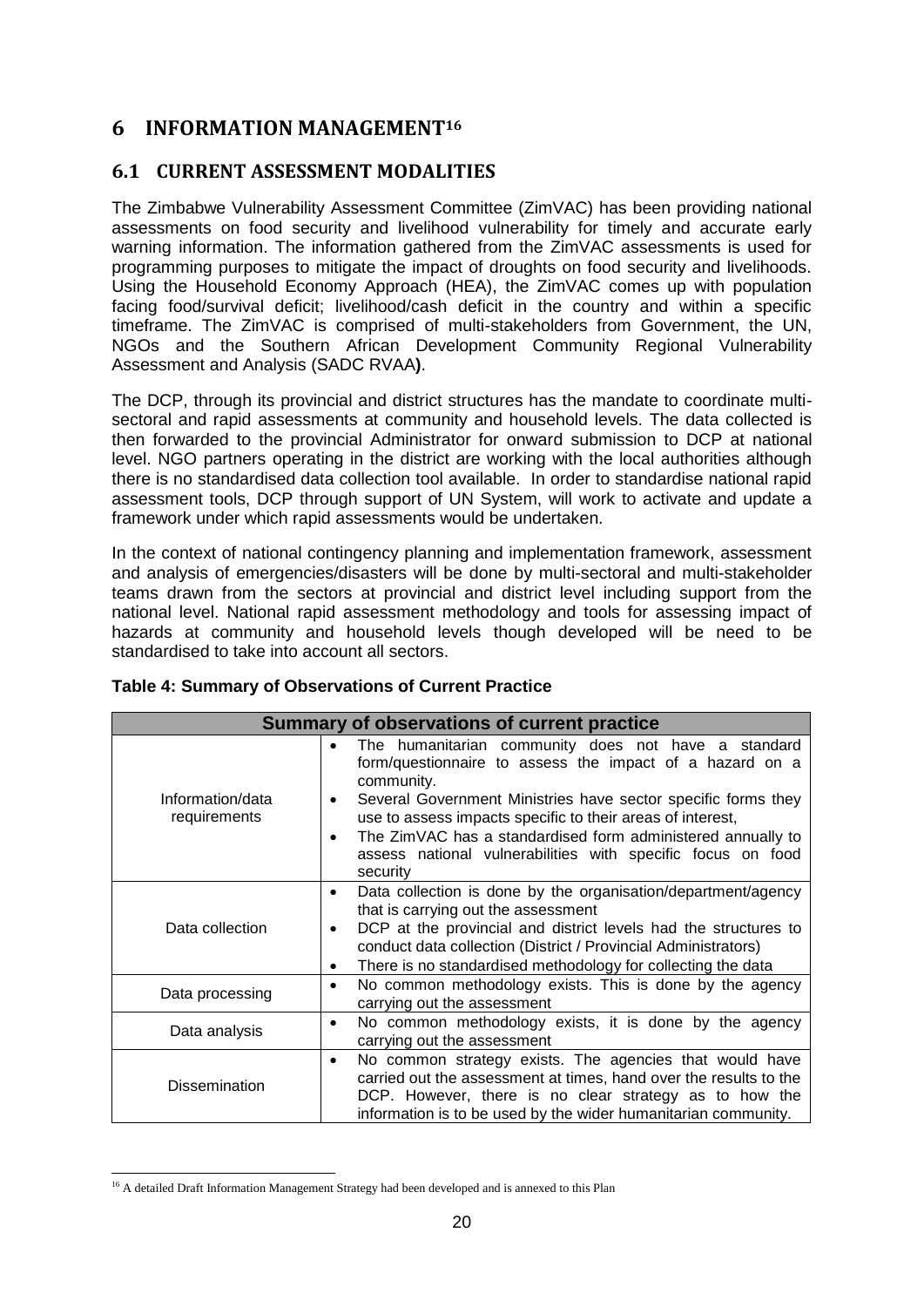## <span id="page-20-0"></span>**6.2 PURPOSE OF THE ASSESSMENT<sup>17</sup>**

The main purpose of national rapid assessment will be to identify the circumstances existing in the affected areas and quantify the extent of damage caused by disaster to people, their livelihoods and infrastructure. This information will allow activation of a coordinated and effective response to the situation if required, and the initial planning of early recovery measures. In particular the assessment will concentrate on the following aspects:

- Population affected disaggregated by gender, age, sex, health and social status.
- Highlight key findings by sector namely: agriculture and food security; education; health and nutrition; water, sanitation and hygiene; protection; logistics; emergency shelter and NFI; and emergency ICTs);
- Indicate how people (disaggregated by gender, age) & their livelihoods have been affected;
- Highlight contingency measures that were in place before the disaster;
- Highlight response measures already undertaken by different stakeholders;
- Highlight any response gaps that need to be filled;
- Highlight measures undertaken by affected communities to mitigate/cope with the situation;
- Highlight possible early recovery activities;
- Provide key recommendations on actions to be taken.

#### <span id="page-20-1"></span>**6.3 ACTIVATION OF ASSESSMENT MISSION**

A multi-sectoral/ multi-stakeholder assessment mission will be conducted in the affected areas within 48 hours if:

- An alert has been raised by the affected.
- Information on occurrence of emergency is received from the affected areas but reports on the extent of damage and number of people affected are not forthcoming (e.g. in case of inaccessibility).

## <span id="page-20-2"></span>**6.4 ROLES AND RESPONSIBILITIES IN MULTI-SECTORAL RAPID ASSESSMENT**

The DCP has the overall responsibility for leading and coordinating joint assessment missions. In view of the present institutional capacity constraints, the DCP may delegate a particular cluster/sector lead agency to lead a Joint Assessment Mission. The assessment teams will be drawn from stakeholders/partners working in the affected areas and also include relevant Government ministries/departments, UN, NGOs, the Private and Public sectors.

An information management strategy will be developed / updated that will assist in conducting of rapid assessments. The strategy will have steps on data collection procedures, processing, analysis and dissemination using the various existing sector frameworks.

## <span id="page-20-3"></span>**6.5 ASSESSMENT TOOLS**

Assessment tools and report templates are provided in annex 1.

<sup>-</sup><sup>17</sup> A Draft Rapid Assessment Tool and Reporting Template is annexed to this Plan. The rapid assessment tool has been developed from the original DCP tool.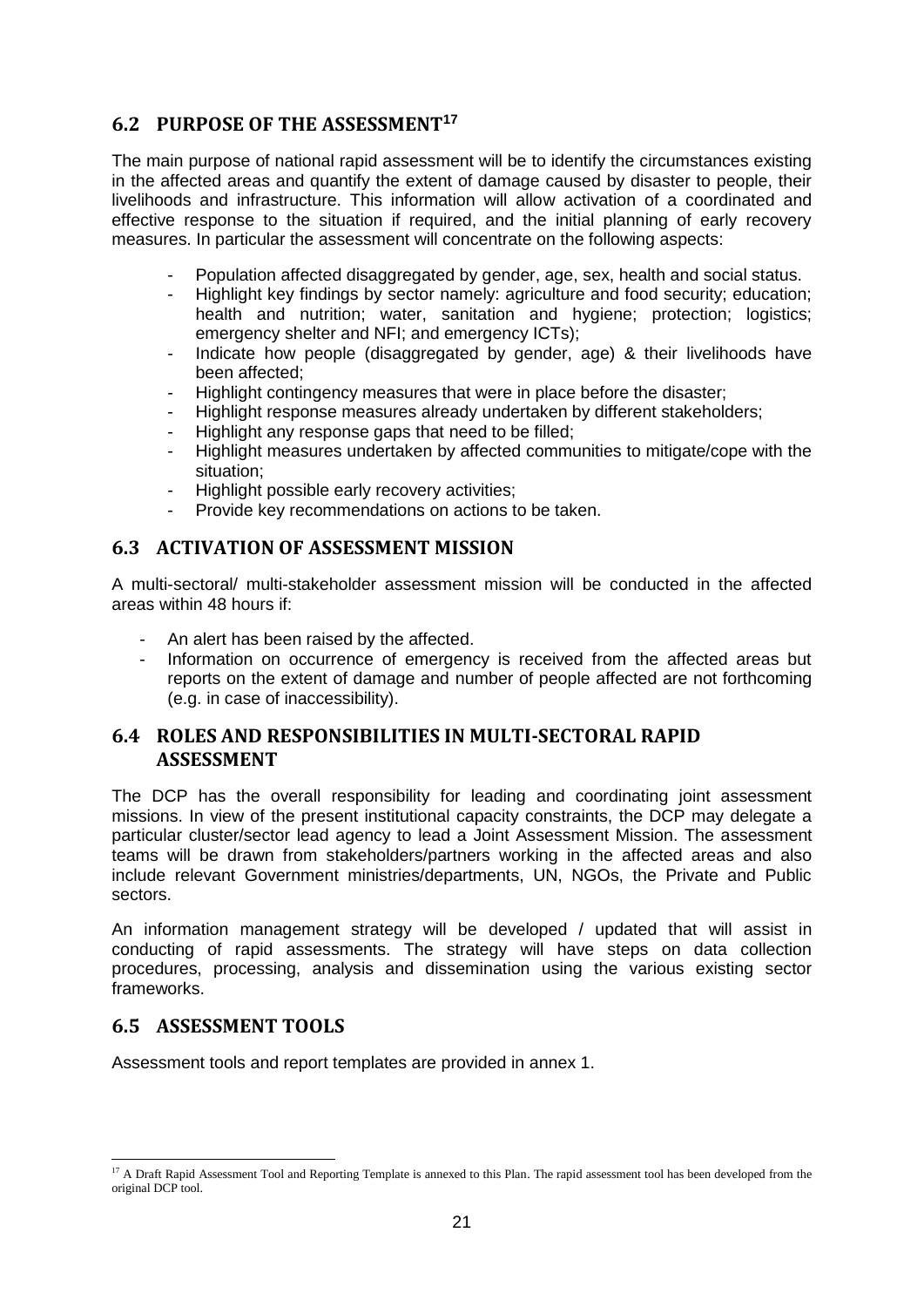## <span id="page-21-0"></span>**6.6 RESPONSE TIMELINE FOR RAPID ONSET DISASTERS**

The response outline below is generic for all rapid onset disasters of a national scale. This systematically defines key activities to be done with DCP taking leadership.

| <b>Period</b>                      | <b>Priority Action</b>                                                                                                                                 | <b>Responsible</b><br>institution                  | <b>Supporting Agencies</b>                                    |
|------------------------------------|--------------------------------------------------------------------------------------------------------------------------------------------------------|----------------------------------------------------|---------------------------------------------------------------|
|                                    | Review and update of National Contingency Plan                                                                                                         | <b>UNOCHA / DCP</b>                                | Sector leads & stakeholders                                   |
|                                    | Carry out simulation exercises                                                                                                                         | DCP / Sector Leads                                 | All sector stakeholders                                       |
|                                    | Ensure provincial plans are up to date and<br>structures are in place                                                                                  | <b>DCP</b>                                         | NCPCC <sup>18</sup> , sector stakeholders<br>within provinces |
|                                    | Public awareness and EW on possible hazards as<br>determined by risk profiling                                                                         | <b>DCP</b>                                         | Sector leads, stakeholders &<br><b>EPR Focal Points</b>       |
| Pre-<br><b>Disaster</b><br>Period  | Mobilise necessary resources for emergency relief                                                                                                      | DCP, UNOCHA &<br>Sector Leads                      | Sector stakeholders                                           |
|                                    | Mobilise assessment teams                                                                                                                              | DCP (district and<br>provincial) & Sector<br>Leads | Sector stakeholders                                           |
|                                    | Pre-position<br>humanitarian<br>aid<br>resources<br>to<br>affected areas                                                                               | DCP & Sector Leads                                 | Sector stakeholders                                           |
|                                    | Ensure availability of logistical support which can<br>be efficiently accessed as necessary.                                                           | DCP & Sector Lead                                  | Sector stakeholders                                           |
|                                    |                                                                                                                                                        |                                                    |                                                               |
|                                    | Convene<br>meeting of stakeholders/ National<br>Platform                                                                                               | <b>DCP</b>                                         | Sector leads, stakeholders &<br>DRR focal points              |
| <b>Imminent</b><br><b>Disaster</b> | Review and update scenarios<br>Ensure assessment tools are in place and team<br>members are ready                                                      | DCP, UNOCHA                                        | Sector leads                                                  |
|                                    | Update<br>inventory of resources<br>and<br>where<br>applicable preposition resources                                                                   | DCP & Sector Leads                                 | Sector stakeholders                                           |
|                                    | Monitor triggers and where applicable ensure early<br>warning information issuance                                                                     | Sector Leads & DCP                                 | Sector stakeholders                                           |
|                                    |                                                                                                                                                        |                                                    |                                                               |
|                                    | Situation and rapid assessment done                                                                                                                    | DCP (district and<br>provincial)                   | Sector stakeholders                                           |
|                                    | Identification of priority sector needs                                                                                                                | DCP (district and<br>provincial) & Sector<br>Leads | Sector Leads                                                  |
| <b>Disaster</b><br><b>Period</b>   | Sector and inter-sector coordination meetings held<br>regularly<br>Issue situation reports (SITREPS) and updates<br>Provide media briefing and updates | DCP, OCHA & Sector<br>Leads                        | Sector stakeholders                                           |
|                                    | Activation of response funding tools                                                                                                                   | DCP / Stakeholders                                 |                                                               |
|                                    | Delivery of humanitarian relief assistance                                                                                                             | DCP (district and<br>provincial) & Sector<br>Leads | Sector stakeholders                                           |
|                                    | Monitor emergency threshold and changes                                                                                                                | Sector Leads                                       | Sector stakeholders & DRM<br><b>Focal Points</b>              |
|                                    |                                                                                                                                                        |                                                    |                                                               |
|                                    | Determine if other funding mechanisms are<br>required                                                                                                  | DCP & Sector Leads                                 | Sector stakeholders                                           |
| After<br><b>Disaster</b>           | Carry out post disaster assessments                                                                                                                    | <b>DCP</b> /Sector Leads                           | Sector stakeholders                                           |
|                                    | Co-ordinate & provide early recovery assistance to<br>affected communities                                                                             | DCP /Sector Leads                                  | Sector stakeholders                                           |
|                                    | Ensure that DRM is incorporated into ER activities.                                                                                                    | DCP /Sector Leads                                  | Sector stakeholders                                           |

#### <span id="page-21-1"></span>**Table 5: Response Timeline for Rapid Onset Disasters**

<sup>&</sup>lt;sup>18</sup> NCPCC includes all stakeholders (Government, local authorities, NGOs, UN Agencies etc) whose membership will be drawn from the NCPCC depending on needs.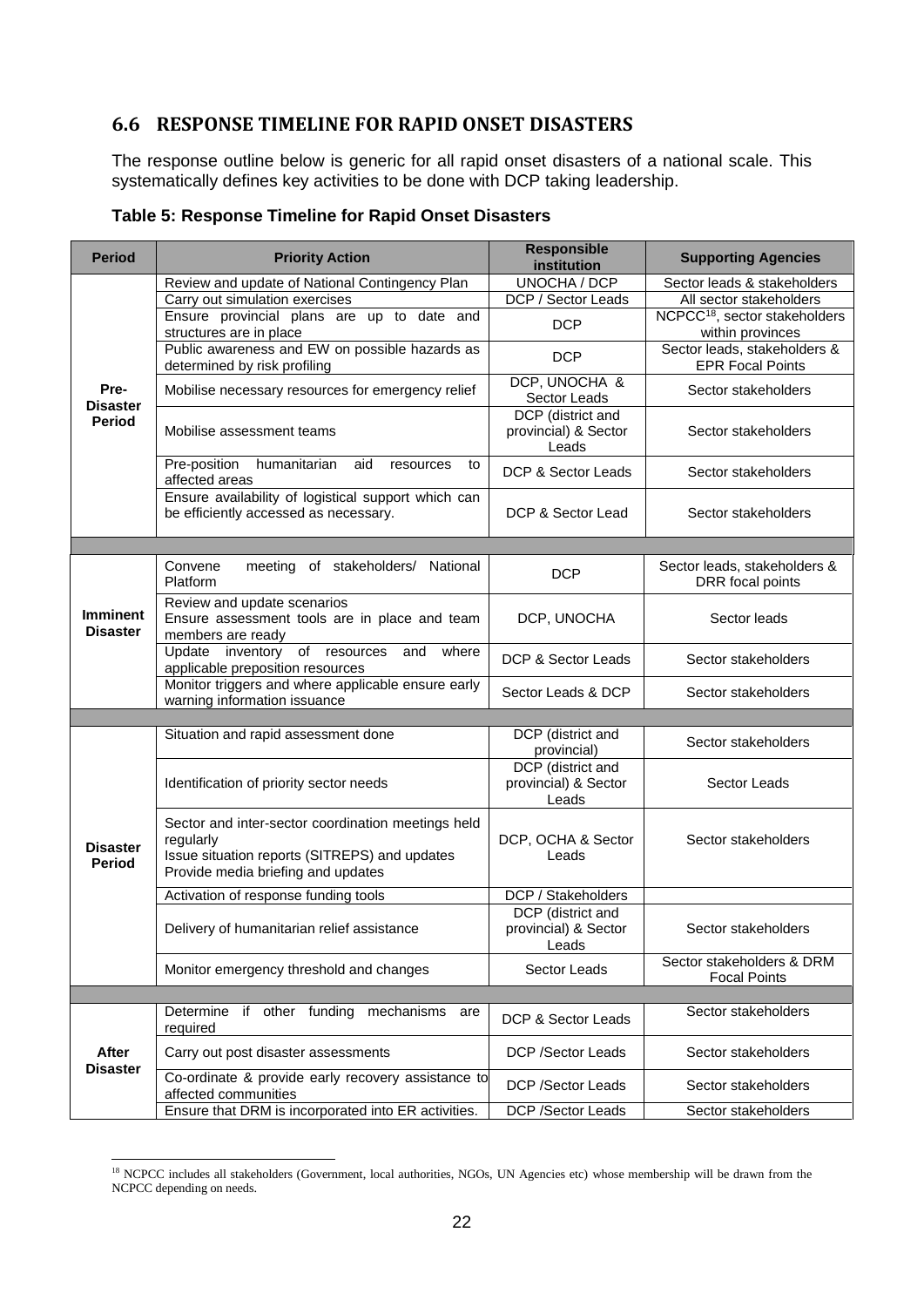# **7 PROPOSED SECTOR COORDINATION AND MANAGEMENT MECHANISM**

**Table 6: Proposed Sector Coordination and Management Mechanism**

<span id="page-22-1"></span><span id="page-22-0"></span>

| <b>Cluster/Sector</b> | <b>Government Lead Agency</b>                                        | <b>UN/ NGO Co-</b><br><b>Lead Agency</b> | Key Partners/ Stakeholders within Cluster / Sector                                                                                                                                                                                                                                                                                                                                                                                                                                                     |
|-----------------------|----------------------------------------------------------------------|------------------------------------------|--------------------------------------------------------------------------------------------------------------------------------------------------------------------------------------------------------------------------------------------------------------------------------------------------------------------------------------------------------------------------------------------------------------------------------------------------------------------------------------------------------|
| Agriculture           | Ministry of Agriculture, Mechanisation and Irrigation<br>Development | <b>FAO</b>                               | AAIZ, ACDI/VOCA, ACF, ACHM, Africare, BASILWIZI, BHASO,<br>CADEC, CADS, CAFOD, CCARE, CHRISTIANAID, CNFA,<br>COSV, CRS, CTDT, DAPP, DCIZ, DT, EAfrica, EFZ, EI, FACT,<br>FAO, FCTZ, FfF, GOAL, GRM, HAZ, HELPAGE, HFG, HIZ,<br>HOCIC, ICRAF, IRC, ISLT, JPV, Kaite, KST, LEAD, LGDA,<br>LWC, MACOSET, Mavambo, NRC, ORAP, PLAN, Practical<br>Action, Pro Africa, PumpAid, RoL, RUZIVO, SAFIRE, SAT, SI,<br>SOS, Tariro, TDHIT, TDS Africa, Technoserve, Trócaire,<br>WHH/GAA, WVI, YIPD, ZimAIED, ZRCS |
| Education             | Ministry of Education, Sports and Culture                            | UNICEF/SC-UK                             | ACDI/VOCA, ACT, ADRA, BASILWIZI, BHASO, BUIYSAP,<br>CADEC, CCARE, CT, DACHICARE, DCIZ, EFZ, EI, FfF,<br>HELPAGE, HFG, HOCIC, HT, JJ, JPV, Mavambo, NRC, PLAN,<br>Practical Action, ROKPA, TDHIT, YIPD                                                                                                                                                                                                                                                                                                  |
| Food                  | Ministry of Labour and Social Services                               | <b>WFP</b>                               | AAIZ, ACDI/VOCA, ADRA, Africare, BHASO, CADEC, CARE,<br>CCARE, CH, CONCERN, CRS, DACHICARE, EFZ, EI, FACT,<br>GOAL, HFG, HOCIC, HWOT, ICRAF, IFRC, IOM, JPV, MCT,<br>ORAP, OXFAMGB, PLAN, Pro Africa, PumpAid, SAFIRE, SC,<br>TDHIT, TDS Africa, Trócaire, WVI                                                                                                                                                                                                                                         |
| Health                | Ministry of Health and Child Welfare                                 | <b>WHO</b>                               | AAIZ, ACDI/VOCA, Africaid, Africare, BASILWIZI, BHASO,<br>CADEC, CAFOD, CCARE, CH, CONTACT, CORDAID, COSV,<br>CRS, DAPP, EFZ, EGPAF, EI, GOAL, HFG, HWOT, IMC, IOM,<br>IRC, ISLT, JJ, Johanniter, JPV, Mavambo, MCBO, WVI,<br>PHAPP, Mildmay, MSF OCA, MSFB, MSFS, , PSI, RDS,<br>ROKPA, SolidarMED, Sysmed, TDHIT, Trócaire, UMCOR,<br>UNFPA, WHO, YIPD, ZTHCA                                                                                                                                        |
| <b>LICI</b>           | Small-Medium<br>Ministry of<br>Enterprises<br>and<br>Cooperatives    | <b>UNDP</b>                              | ACDI/VOCA, CAFOD, CCARE, CCMT, CONCERN, CRS,<br>CSFS, DAPP, DSZT, EI, EMT, FCTZ, ICRAF, IOM, IRC, ISLT,<br>JI, JJ, JPV, Miriro, NRC, OXFAMGB, PENYA, PumpAid,<br>RUZIVO, SAFIRE, Trócaire, UNDP, WVI, ZCDT, ZTHCA                                                                                                                                                                                                                                                                                      |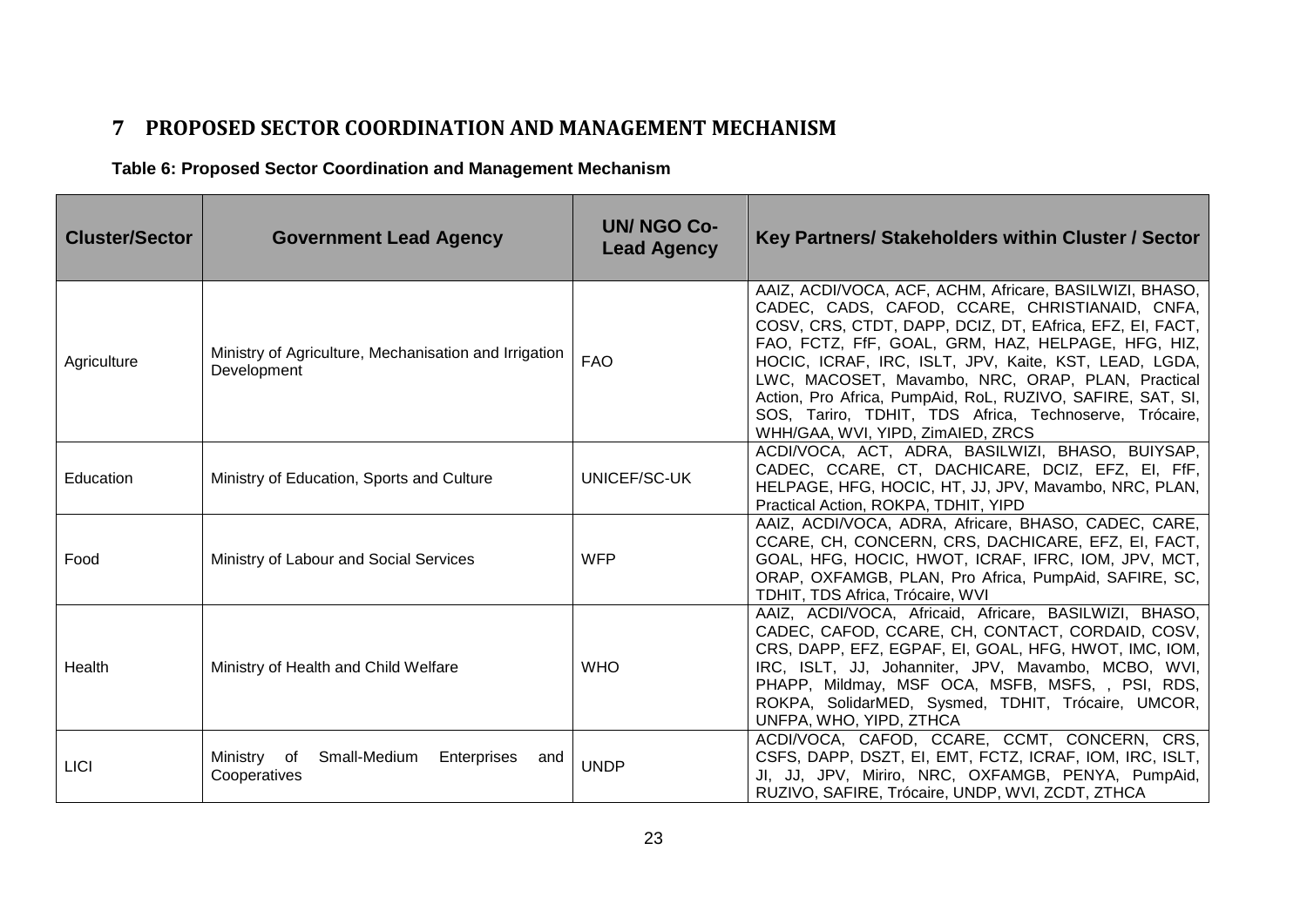| <b>Cluster/Sector</b> | <b>Government Lead Agency</b>                             | <b>UN/ NGO Co-</b><br><b>Lead Agency</b> | Key Partners/ Stakeholders within Cluster / Sector                                                                                                                                                                                                                                                                                                                                                                                                                                                                                                                                                                                                                                            |
|-----------------------|-----------------------------------------------------------|------------------------------------------|-----------------------------------------------------------------------------------------------------------------------------------------------------------------------------------------------------------------------------------------------------------------------------------------------------------------------------------------------------------------------------------------------------------------------------------------------------------------------------------------------------------------------------------------------------------------------------------------------------------------------------------------------------------------------------------------------|
| <b>Nutrition</b>      | Ministry of Health and Child Welfare                      | <b>UNICEF</b>                            | AAIZ, AC, ACDI/VOCA, ACF, ACT, ADRA, Africare, BASILWIZI,<br>BCC, BG, CADEC, CADS, CAFOD, CARE, CCARE, CCCC,<br>CFWRZ, CGCM, CGF, CH, CHAI, CHCS, CIB, CONCERN,<br>Connect, CPS, CRS, DACHICARE, DAPP, DCIZ, DOMCCP,<br>DT, EI, FACHIG, FACT, FCTZ, GOAL, HFG, HIS, HKI, HOCIC,<br>HOSS, HWAZ, HWOT, IOM, ISLT, JPV, KWA, LDS, LEAD,<br>LGDA, LH, MAC, MACO, MACOSET, Malilangwe, MASO,<br>Mavambo, MCT, MeDRA, MMT, MSFS, NHCT, OPHID,<br>OXFAMGB, PCP, PFN, PHAPP, PLAN, Pro Africa, ROKPA,<br>RUDO, SAFIRE, SAHC, SAWO, SC, SCHT, SCOPE,<br>SECHABA, SEVACA, SI, SOS, SUZ, TDHIT, TDS Africa,<br>THAMASO, Tsungirirai, UNICEF, WASN, WVI, ZCDT, ZIMPRO,<br>ZOTEH, ZRCS, Zvitambo, ZWB, ZWP |
| Protection            |                                                           | UNHCR / IOM                              | AAIZ, ACDI/VOCA, Africaid, Africare, BHASO, CACLAZ,<br>CADEC, CAFOD, CCARE, CESVI, CHILDLINE, CLSZ,<br>CONTACT, CRS, DACHICARE, DCIZ, EFZ, EI, FACT, FAEIDD,<br>GOAL, HELPAGE, HIPO, HLTZ, HOCIC, IMC, IOM, IRC, ISLT,<br>JJ, JPV, MACOSET, Mavambo, MeDRA, MERCYCORPS, NHZ,<br>NRC, OXFAMGB, PYNT, ROKPA, TDHIT, TI, UMCOR, UNFPA,<br>WEG, ZCDT, ZTHCA                                                                                                                                                                                                                                                                                                                                       |
| WASH                  | Ministry of Water Resources Development and<br>Management | <b>UNICEF / OXFAM GB</b>                 | AAIZ, ACF, ADRA, Africare, BASILWIZI, CADEC, CAFOD,<br>CARE, CCARE, CGCM, CH, CONCERN, CTDT, DACHICARE,<br>DAPP, DT, EFZ, EI, GCN, GOAL, HELPAGE, HFG, HOCIC,<br>ICRAF, ICRC, IMC, IOM, IRC, ISLT, IWSD, Johanniter, LDS,<br>LEAD, LGDA, LINKAGETRUST, Malilangwe,<br>Medair,<br>MERCYCORPS, MMT, OCCZIM, ORAP, OXFAMGB, PLAN,<br>Practical Action, PSI, PumpAid, SAFIRE, SC, SWITZERLAND,<br>UNICEF, WHH/GAA, WVI, ZCC, ZCDT, ZimAHEAD, ZIMPRO,<br><b>ZRCS</b>                                                                                                                                                                                                                               |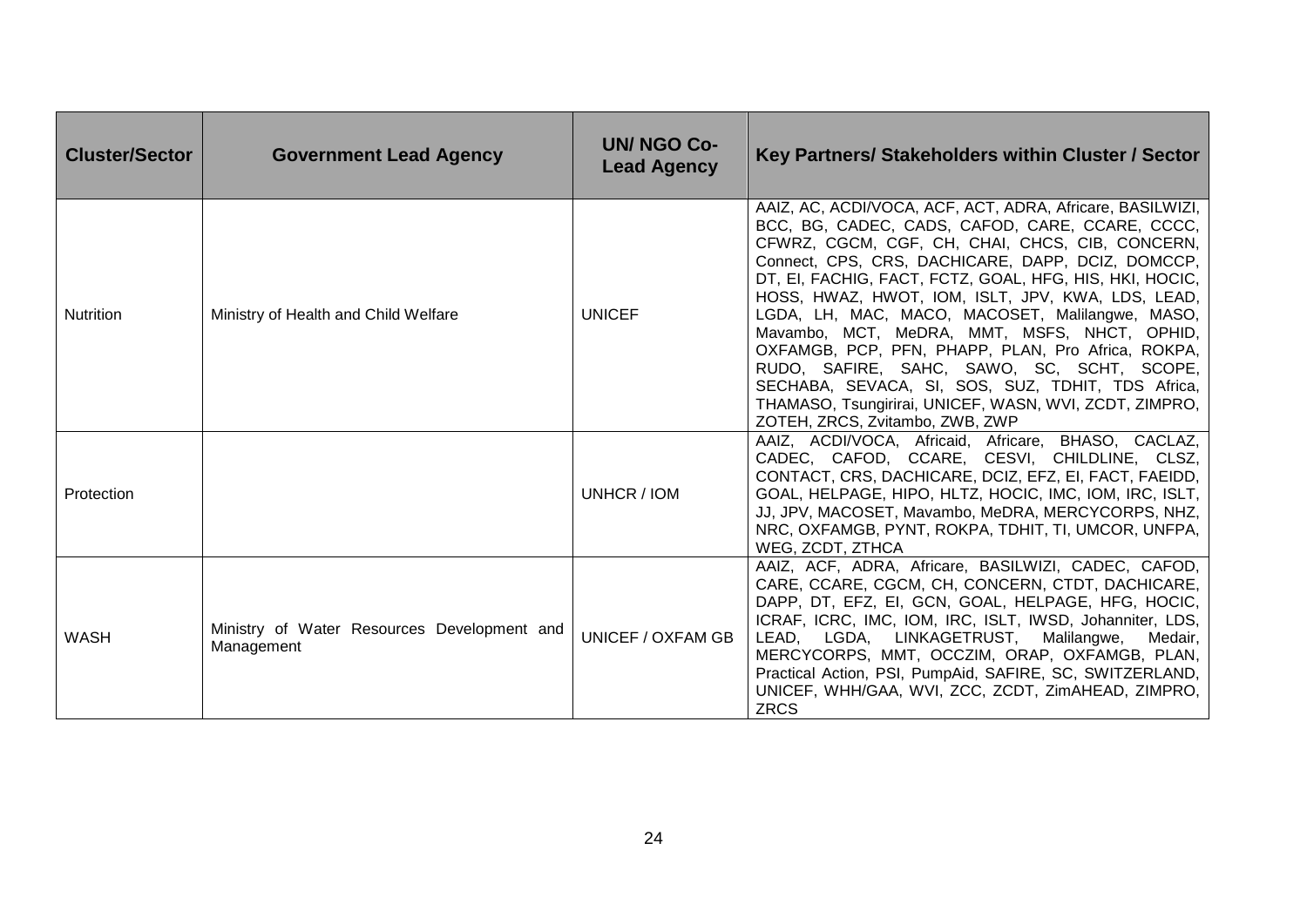# <span id="page-24-0"></span>**ACRONYMS**

| AAIZ             | Action Aid International Zimbabwe                                                                                             |  |  |  |  |
|------------------|-------------------------------------------------------------------------------------------------------------------------------|--|--|--|--|
| ACDI/VOCA        | Agricultural Cooperative<br>Development<br>International/Volunteers<br><i>in</i><br>Overseas<br><b>Cooperative Assistance</b> |  |  |  |  |
| <b>ACF</b>       | Action Contre la Fiam                                                                                                         |  |  |  |  |
| <b>ACHM</b>      | Africa Centre for Holistic Management                                                                                         |  |  |  |  |
| <b>ACT</b>       | <b>Aids Counselling Trust</b>                                                                                                 |  |  |  |  |
| ADRA             | <b>Adventist Rural Development Services</b>                                                                                   |  |  |  |  |
| <b>AGRITEX</b>   | <b>Agricultural Rural Extension Services</b>                                                                                  |  |  |  |  |
| <b>AIDS</b>      | Acquired Immunodeficiency Syndrome                                                                                            |  |  |  |  |
| <b>BCC</b>       | <b>Bulawayo City Council</b>                                                                                                  |  |  |  |  |
| BG               | <b>Batsirai Group</b>                                                                                                         |  |  |  |  |
| <b>BHASO</b>     | Batanai HIV & AIDS Service Organisation                                                                                       |  |  |  |  |
| <b>BUIYSAP</b>   | <b>Bulawayo Youth Survival Alternative Project</b>                                                                            |  |  |  |  |
| <b>CACLAZ</b>    | Coalition Against Child Labour in Zimbabwe                                                                                    |  |  |  |  |
| <b>CADEC</b>     | <b>Catholic Development Commission</b>                                                                                        |  |  |  |  |
| <b>CADS</b>      | <b>Cluster Agricultural Development Services</b>                                                                              |  |  |  |  |
| <b>CAFOD</b>     | Catholic Agency for Overseas Development                                                                                      |  |  |  |  |
| <b>CCARE</b>     | <b>Christian Care</b>                                                                                                         |  |  |  |  |
| CCCC             | <b>Cholera Command Control Centre</b>                                                                                         |  |  |  |  |
| <b>CCMT</b>      | The Centre for Conflict Management and Transformation                                                                         |  |  |  |  |
| <b>CERF</b>      | Central Emergency Response Fund                                                                                               |  |  |  |  |
| <b>CFR</b>       | <b>Case Fatality Rate</b>                                                                                                     |  |  |  |  |
| <b>CFWRZ</b>     | Community Foundation for the Western Region of Zimbabwe                                                                       |  |  |  |  |
| <b>CGCM</b>      | Church of God in Christ Mennonite                                                                                             |  |  |  |  |
| <b>CGF</b>       | Child and Guardian Foundation                                                                                                 |  |  |  |  |
| CH.              | <b>Celebration Health</b>                                                                                                     |  |  |  |  |
| <b>CHAI</b>      | Clinton Health Access Initiative                                                                                              |  |  |  |  |
| <b>CIB</b>       | Churches in Bulawayo                                                                                                          |  |  |  |  |
| <b>CLSZ</b>      | Christian Legal Society, Zimbabwe                                                                                             |  |  |  |  |
| <b>CNFA</b>      | Citizens' Network for Foreign Affairs                                                                                         |  |  |  |  |
| <b>CP</b>        | <b>Contingency Planning</b>                                                                                                   |  |  |  |  |
| <b>CPS</b>       | <b>Child Protection Society</b>                                                                                               |  |  |  |  |
| <b>CRED</b>      | Centre for Research on the Epidemiology of Disasters                                                                          |  |  |  |  |
| <b>CRS</b>       | <b>Catholic Relief Services</b>                                                                                               |  |  |  |  |
| <b>CSFS</b>      | <b>Collective Self Finance Scheme</b>                                                                                         |  |  |  |  |
| <b>CTDT</b>      | <b>Community Technology Development Trust</b>                                                                                 |  |  |  |  |
| DA               | <b>District Administrator</b>                                                                                                 |  |  |  |  |
| <b>DACHICARE</b> | Dananai Childcare Organisation                                                                                                |  |  |  |  |
| <b>DAPP</b>      | Development Aid from People to People                                                                                         |  |  |  |  |
| <b>DCIZ</b>      | Disabled Children Initiative of Zimbabwe                                                                                      |  |  |  |  |
| <b>DCP</b>       | Department of Civil Protection                                                                                                |  |  |  |  |
| <b>DCPC</b>      | <b>District Civil Protection Committee</b>                                                                                    |  |  |  |  |
| <b>DMC</b>       | <b>Drought Monitoring Centre</b>                                                                                              |  |  |  |  |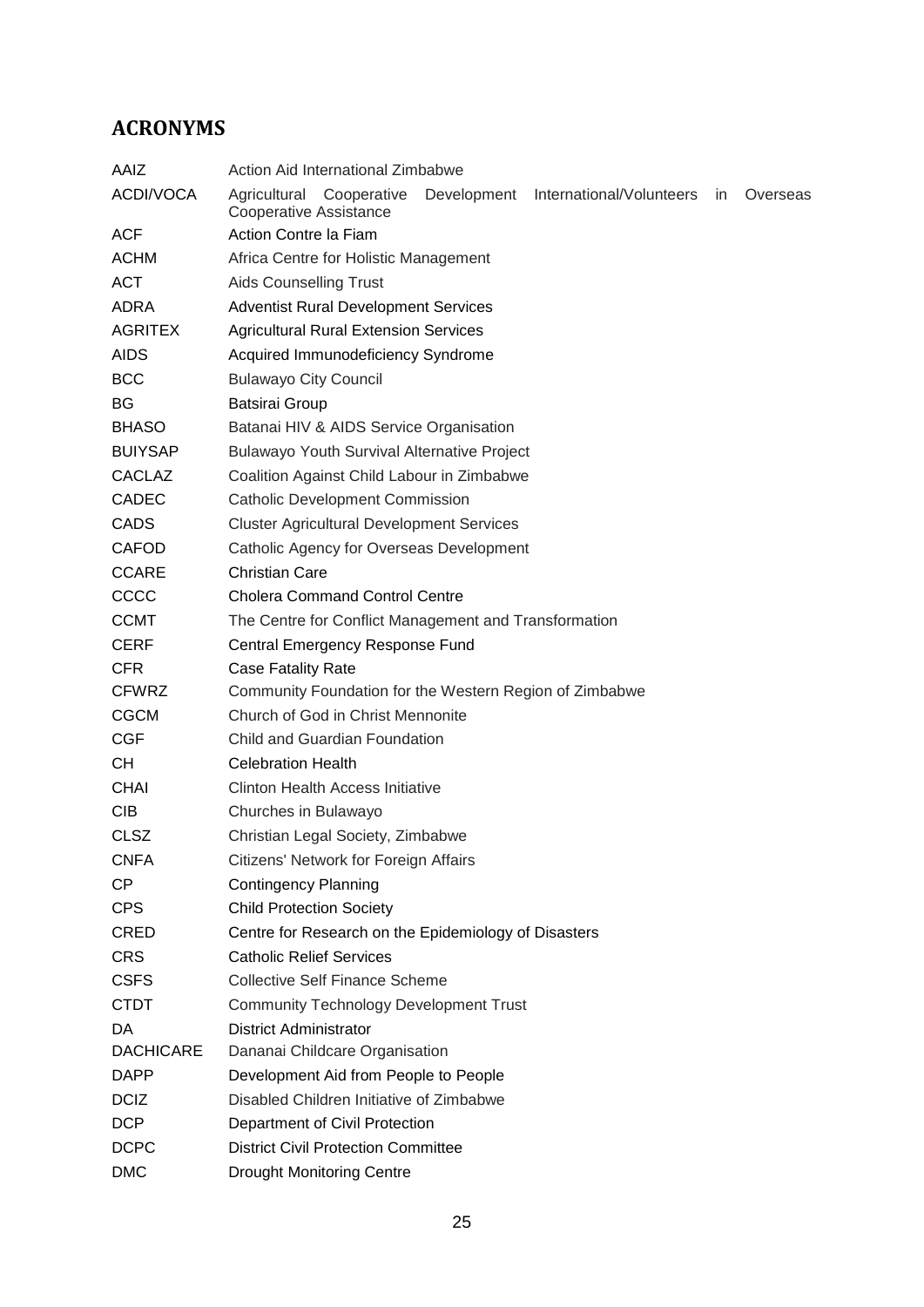| <b>DOCCP</b>   | Diocese of Mutare Community Care Program                  |
|----------------|-----------------------------------------------------------|
| <b>DRM</b>     | Disaster Risk Management                                  |
| <b>DRR</b>     | <b>Disaster Risk Reduction</b>                            |
| <b>DSZT</b>    | Dialogue on Shelter Zimbabwe Trust                        |
| <b>EDC</b>     | <b>Epidemiology and Disease Control</b>                   |
| EFZ            | <b>Evangelical Fellowship of Zimbabwe</b>                 |
| <b>EGPAF</b>   | Elizabeth Glaser Paediatric AIDS Foundation               |
| ΕI             | <b>Emmaus International Trust</b>                         |
| EMT            | <b>Environmental Management Trust</b>                     |
| <b>ENSO</b>    | El-Nino-Southern Oscillation                              |
| <b>EOC</b>     | <b>Emergency Operating Centre</b>                         |
| <b>EPR</b>     | <b>Emergency Preparedness and Response</b>                |
| ER             | <b>Early Recovery</b>                                     |
| ERF            | <b>Emergency Response Fund</b>                            |
| EW             | <b>Early Warning</b>                                      |
| <b>FACT</b>    | <b>Family AIDS Counselling Trust</b>                      |
| <b>FAO</b>     | Food and Agriculture Organization (of the United Nations) |
| <b>FCTZ</b>    | Farming Community Trust of Zimbabwe                       |
| <b>FEWSNET</b> | Famine early Warning Systems Network                      |
| GoZ            | Government of Zimbabwe                                    |
| GTI            | Gastro-Intestinal Tract Infections                        |
| Gvt            | Government                                                |
| <b>HAZ</b>     | HelpAge Zimbabwe                                          |
| НC             | Humanitarian Coordinator                                  |
| <b>HCT</b>     | Humanitarian Country Team                                 |
| <b>HEA</b>     | Household Economy Approach                                |
| <b>HFA</b>     | Hyogo Framework for Action                                |
| <b>HFG</b>     | Help Germany                                              |
| <b>HIPO</b>    | Help Initiative People Organisation                       |
| HIS            | <b>Island Hospice Services</b>                            |
| HIV            | Human Immunodeficiency Virus                              |
| HIZ            | Heifer International Zimbabwe                             |
| HKI            | Helen Keller International                                |
| <b>HLTZ</b>    | Helpline Zimbabwe                                         |
| <b>HOCIC</b>   | Hope For A Child In Christ                                |
| <b>HOSS</b>    | <b>Hope Orphan Support Services</b>                       |
| HТ             | Habakkuk Trust                                            |
| HWAZ           | <b>Hilfswerk Austria International</b>                    |
| HWOT           | <b>Healthwatch Welfare Organisation Trust</b>             |
| <b>ICRAF</b>   | International Center for Research in Agroforestry         |
| <b>ICT</b>     | Information and Communications Technology                 |
| <b>IDNS</b>    | Immediate Disease Notification system                     |
| <b>IDSR</b>    | Integrated Disease Surveillance and Response              |
| <b>IFRC</b>    | International Federation of the Red Cross                 |
| <b>IMC</b>     | <b>International Medical Corps</b>                        |
| <b>IOM</b>     | International Organisation for Migration                  |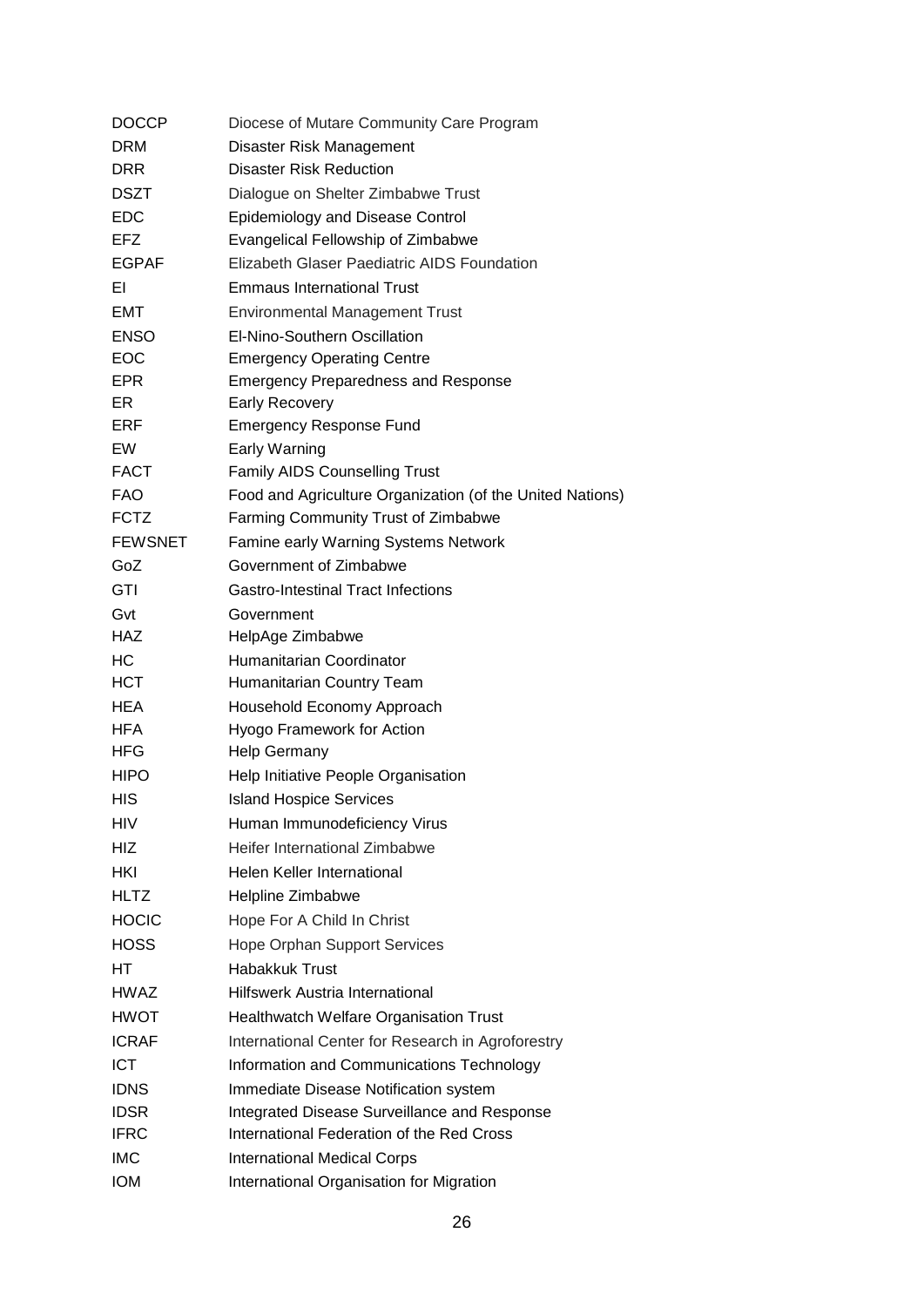| <b>IRC</b>     | <b>International Rescue Committee</b>                              |
|----------------|--------------------------------------------------------------------|
| <b>IRIN</b>    | <b>Integrated Regional Information Networks</b>                    |
| <b>ISLT</b>    | Integrated Sustainable Livelihoods Trust                           |
| JJ             | Jairos Jiri Association                                            |
| JPV            | Jekesa Pfungwa Vulingqondo                                         |
| KST            | Khula Sizwe Trust                                                  |
| <b>LDS</b>     | <b>Lutheran Development Services</b>                               |
| <b>LGDA</b>    | Lower Guruve Development Association                               |
| <b>LWC</b>     | Lupane Women's Centre                                              |
| <b>MACOSET</b> | Masvingo Community Skills Empowerment                              |
| <b>MASO</b>    | Midlands AIDS Service Organisation                                 |
| <b>MCBO</b>    | Marozva Community Based Organisation                               |
| MCT            | Mashambanzou Care Trust                                            |
| <b>MEDRA</b>   | Methodist Development and Relief Agency                            |
| MMT            | Myuramanzi Trust                                                   |
| MoH&CW         | Ministry of Health and Child Welfare                               |
| <b>MoLGRUD</b> | Ministry of Local Government, Rural and Urban Development          |
| <b>MSF</b>     | <b>Medecins Sans Frontiers</b>                                     |
| <b>NCPCC</b>   | <b>National Civil Protection Coordination Committee</b>            |
| <b>NCU</b>     | National Coordinating Unit                                         |
| NEWU           | National Early Warning Unit                                        |
| <b>NFIs</b>    | Non-Food items                                                     |
| <b>NGO</b>     | Non-Governmental Organisation                                      |
| <b>NHCT</b>    | National Health Care Trust Zimbabwe                                |
| NHZ.           | New Hope Zimbabwe                                                  |
| <b>NRC</b>     | Norwegian Refugee Council                                          |
| <b>OCHA</b>    | See UN OCHA                                                        |
| <b>OPHID</b>   | Organization for Public Health Interventions and Development Trust |
| <b>ORAP</b>    | Organisation of Rural Associations for Progress                    |
| РA             | <b>Provincial Administrator</b>                                    |
| <b>PCPC</b>    | <b>Provincial Civil Protection Committee</b>                       |
| <b>PFN</b>     | <b>Prison Friends Network</b>                                      |
| <b>PHAP</b>    | Professionals in Humanitarian Assistance and Protection            |
| <b>PLWHA</b>   | People Living with HIV and AIDS                                    |
| PSI            | <b>Population Services International</b>                           |
| <b>PYNT</b>    | Pacesetters Youth Network Trust                                    |
| <b>RDS</b>     | Regai Dzive Shiri                                                  |
| <b>RRTs</b>    | Rapid Response Teams                                               |
| <b>RTA</b>     | Road Traffic Accident                                              |
| <b>RUDO</b>    | Rural Unity for Development Organisation                           |
| <b>RVAA</b>    | Regional Vulnerability Assessment and Analysis                     |
| <b>SADC</b>    | Southern African Development Community                             |
| <b>SAHC</b>    | South African High Commission                                      |
| <b>SAT</b>     | Southern African AIDS Trust                                        |
| SAWO           | <b>Streets Ahead Welfare Organisation</b>                          |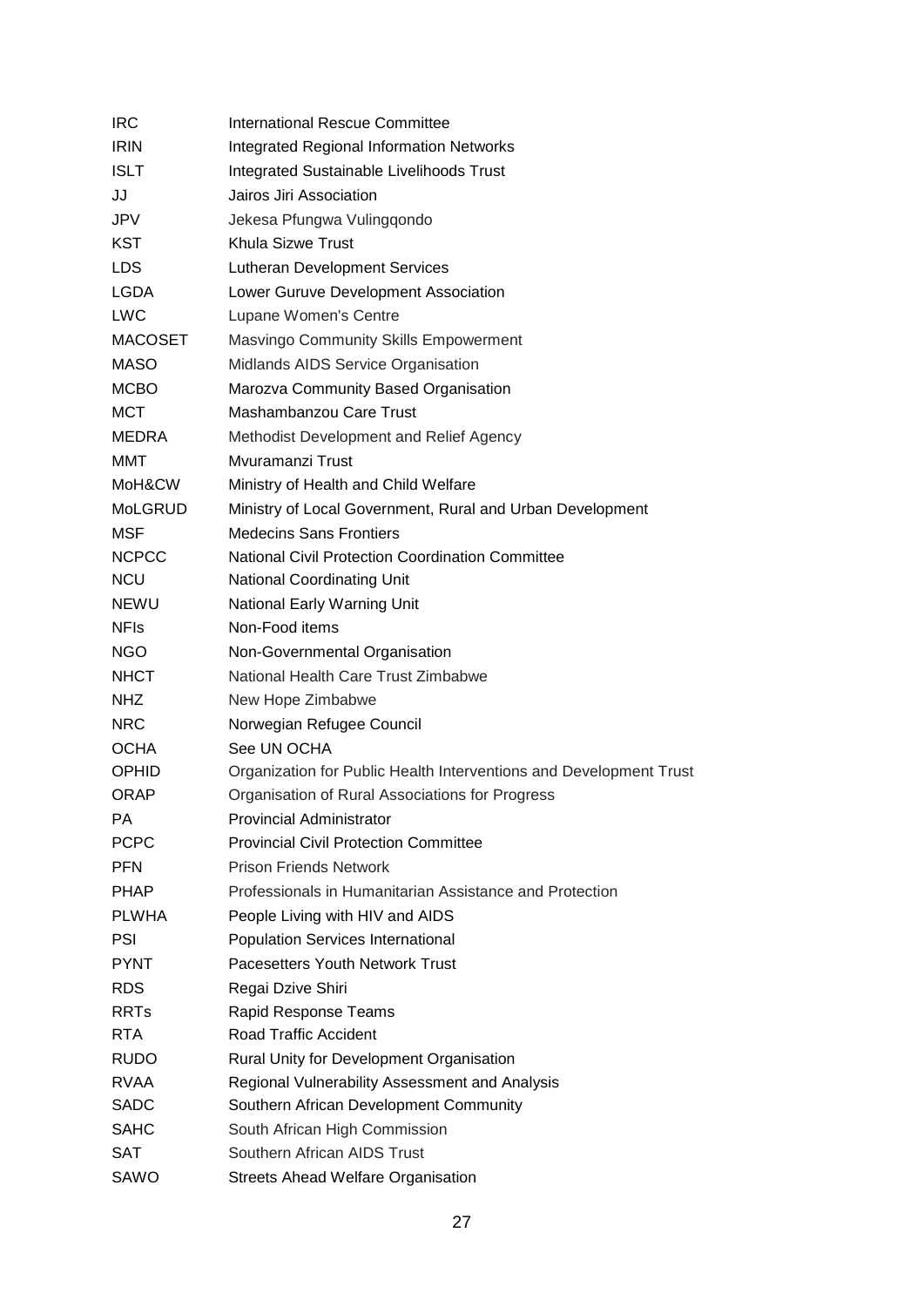| SCHT          | <b>Stonyhurst Children's Holiday Trust</b>                               |
|---------------|--------------------------------------------------------------------------|
| <b>SCOPE</b>  | Schools and Colleges Permaculture                                        |
| <b>SC-UK</b>  | Save the Children UK                                                     |
| <b>SEVACA</b> | Sesithule Vamanani Caring Association                                    |
| SI            | Solidarités International                                                |
| <b>STA</b>    | Seasonal Targeted Assistance                                             |
| <b>SUZ</b>    | Scripture Union Zimbabwe                                                 |
| <b>TDHIT</b>  | Terre des Hommes Italy                                                   |
| <b>TDS</b>    | <b>Technology Development Services Africa</b>                            |
| ΤI            | <b>Transparency International Zimbabwe</b>                               |
| <b>TSCZ</b>   | <b>Traffic Safety Council of Zimbabwe</b>                                |
| <b>UMCOR</b>  | United Methodist Committee on Relief                                     |
| UN            | <b>United Nations</b>                                                    |
| <b>UNCT</b>   | United Nations Country Team                                              |
| <b>UNDP</b>   | United Nations Development Programme                                     |
| <b>UNFPA</b>  | United Nations Population Fund                                           |
| UN-HC         | United Nations Humanitarian Coordinator                                  |
| <b>UNHCR</b>  | United Nations High Commissioner for Refugees                            |
| <b>UNICEF</b> | United Nations Children's Fund                                           |
| <b>UNOCHA</b> | United Nations Organisation for the Coordination of Humanitarian Affairs |
| US\$          | <b>United States Dollar</b>                                              |
| VID.          | Vehicle Inspection Department                                            |
| WASH          | Water, Sanitation and Hygiene                                            |
| <b>WASN</b>   | Women and AIDS Support Network                                           |
| WEG           | Women Empowerment Group                                                  |
| <b>WFP</b>    | World Food Programme                                                     |
| WHH/GAA       | Welthungerhilfe / German Agro Action                                     |
| <b>WHO</b>    | World Health Organisation                                                |
| <b>WVI</b>    | <b>World Vision International</b>                                        |
| YIPD          | Youth Initiative for Positive Development                                |
| <b>ZCA</b>    | Zimbabwe Christian Alliance                                              |
| <b>ZCC</b>    | <b>Zimbabwe Council of Churches</b>                                      |
| <b>ZCDT</b>   | Zimbabwe Community Development Trust                                     |
| <b>ZIMPRO</b> | Zimbabwe Project Trust                                                   |
| <b>ZIMVAC</b> | Zimbabwe Vulnerability Assessment Committee                              |
| <b>ZINARA</b> | Zimbabwe National Road Authority                                         |
| <b>ZINWA</b>  | Zimbabwe National Water Authority                                        |
| <b>ZOTEH</b>  | Zimbabwe Orphans Through Extended Hands                                  |
| <b>ZRCS</b>   | Zimbabwe Red Cross Society                                               |
| <b>ZRP</b>    | Zimbabwe Republic Police                                                 |
| <b>ZTHCA</b>  | Zimbabwe Trust for Handicapped Children Association                      |
| ZWB           | Zimbabwe Women's Bureau                                                  |
| ZWP           | Zvishavane Water Project                                                 |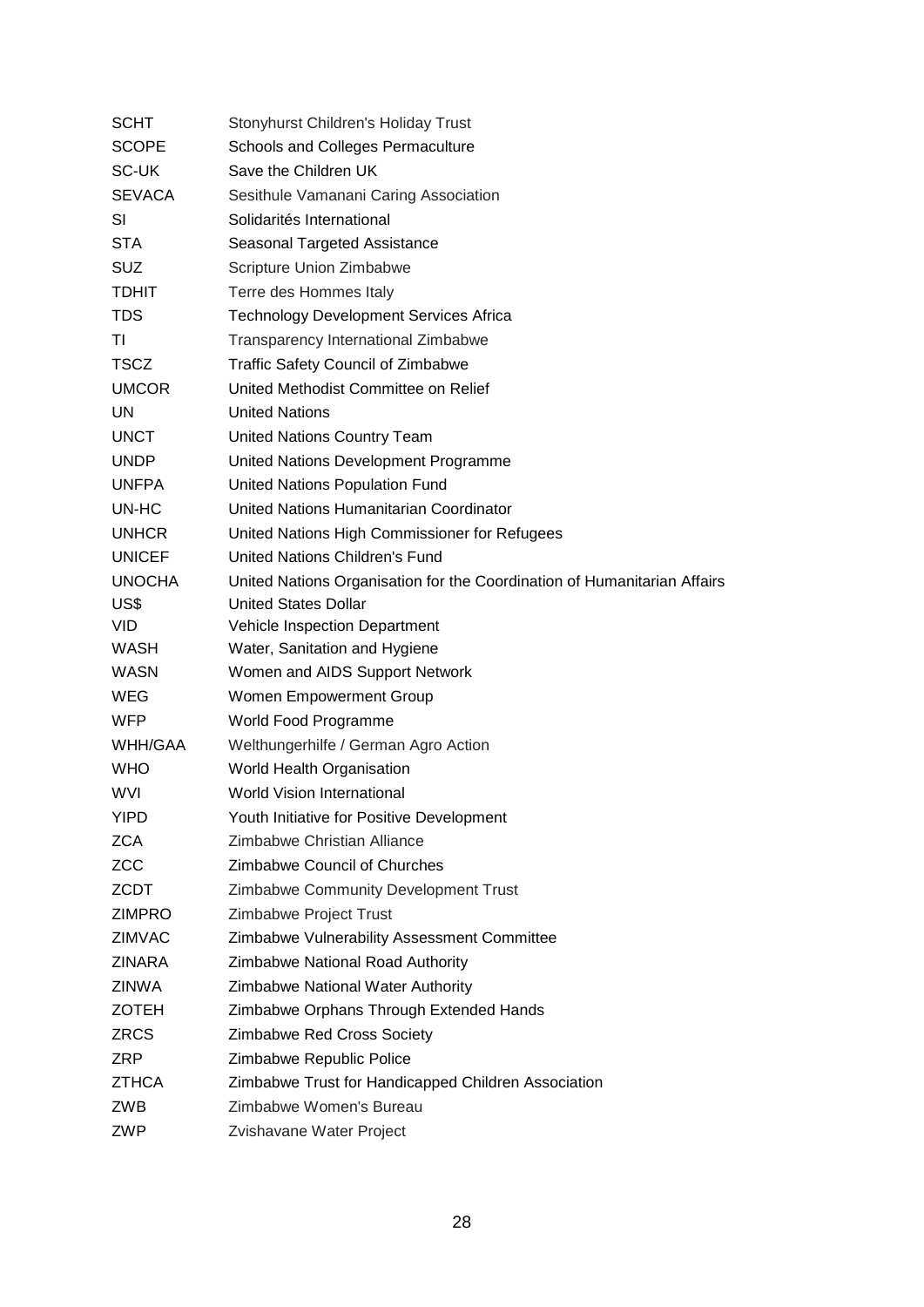# **EMERGENCY FOCAL POINTS LIST<sup>19</sup>**

| National Civil Protection Coordinating Committee - Government Departments |                       |              |                               |  |
|---------------------------------------------------------------------------|-----------------------|--------------|-------------------------------|--|
| Organisation                                                              | <b>Name</b>           | <b>Phone</b> | <b>Email</b>                  |  |
| Department of Civil Protection                                            | M Pawadyira           |              |                               |  |
| Department of Civil Protection                                            | S Ndlovu              | 04792478     | eprzim@eprzim.co.zw           |  |
| Department of Civil Protection                                            | L Betera              | 0712751856   | lbetera@eprzim.co.zw          |  |
| Zimbabwe National Water Authority (ZINWA)                                 | Debra Musiwa          | 0772712432   | dmisiwa@zinwa.co.zw           |  |
| Zimbabwe Republic Police (ZRP)                                            | Supt C. Chirinda      | 0773686598   |                               |  |
| Zimbabwe Republic Police                                                  | Inspector Chuma       |              |                               |  |
| MoAMID - AGRITEX-NEWU                                                     | T. T. Pasipangodya    | 0774394272   | newuzim@gmail.com             |  |
| MoAMID-Livestock                                                          | M Usayi               | 04 706081-7  |                               |  |
| Ministry of Labour and Social Services                                    | Zororo Gandah         | 0733141338   | zgandah@zimpck.co.zw          |  |
| <b>MoRIIC</b>                                                             | Mr Hope Chifamba      | 04 730081-7  |                               |  |
| Environmental Management Agency                                           | N Nondo               | 0772990134   | nnondo@ema.co.zw              |  |
| Ministry of Health and Child Welfare                                      | Dr Portia Manangazira | 04 730081-7  |                               |  |
| Vehicle Inspection Department                                             | L. Masiya Chengo      | 0712868276   | Mosoyamaxvid@yahoo.co.uk      |  |
| Radiation Authority of Zimbabwe                                           | Itayi Chishanga       | 0774004459   | ichishanga@rpaz.co.zw         |  |
| Ministry of Mines                                                         | E. Mubayiwa           | 0772597342   | Edward@gmail.com              |  |
| Department of Roads                                                       | M.T Pasipamire        | 0712803004   | pasmartat@gmail.com           |  |
| National Railways of Zimbabwe                                             | T Chinyani            | 0712886575   | tengtindochinyani@gmail.com   |  |
| Food and Nutritional Council                                              | Perpetual Nyadenga    | 0772421414   | pnyadenga@sirdc.ac.zw         |  |
| Zimbabwe Republic Police Sub-Aqua                                         | Ins. Capmbell         | 0773755666   |                               |  |
| City of Harare                                                            | S. Mugava             | 0772432653   | smugara@yahoo.com             |  |
| Department of Meteorological Services                                     | <b>Thomas Elliot</b>  | 0734580112   | milcentthomas@gmail.com       |  |
| Insurance Council of Zimbabwe                                             | S. Samu               | 0772289137   | Samuel@icz.co.zw              |  |
| Air Force of Zimbabwe                                                     | RT Murungi            | 0772919028   | rmurungi@yahoo.com            |  |
| Traffic Safety Council of Zimbabwe                                        | S. Maziwisa           |              | maziwisas@trafficsafety.co.zw |  |
|                                                                           |                       |              |                               |  |

<sup>&</sup>lt;sup>19</sup> List to be finalized with DCP and all other partners.

<span id="page-28-0"></span>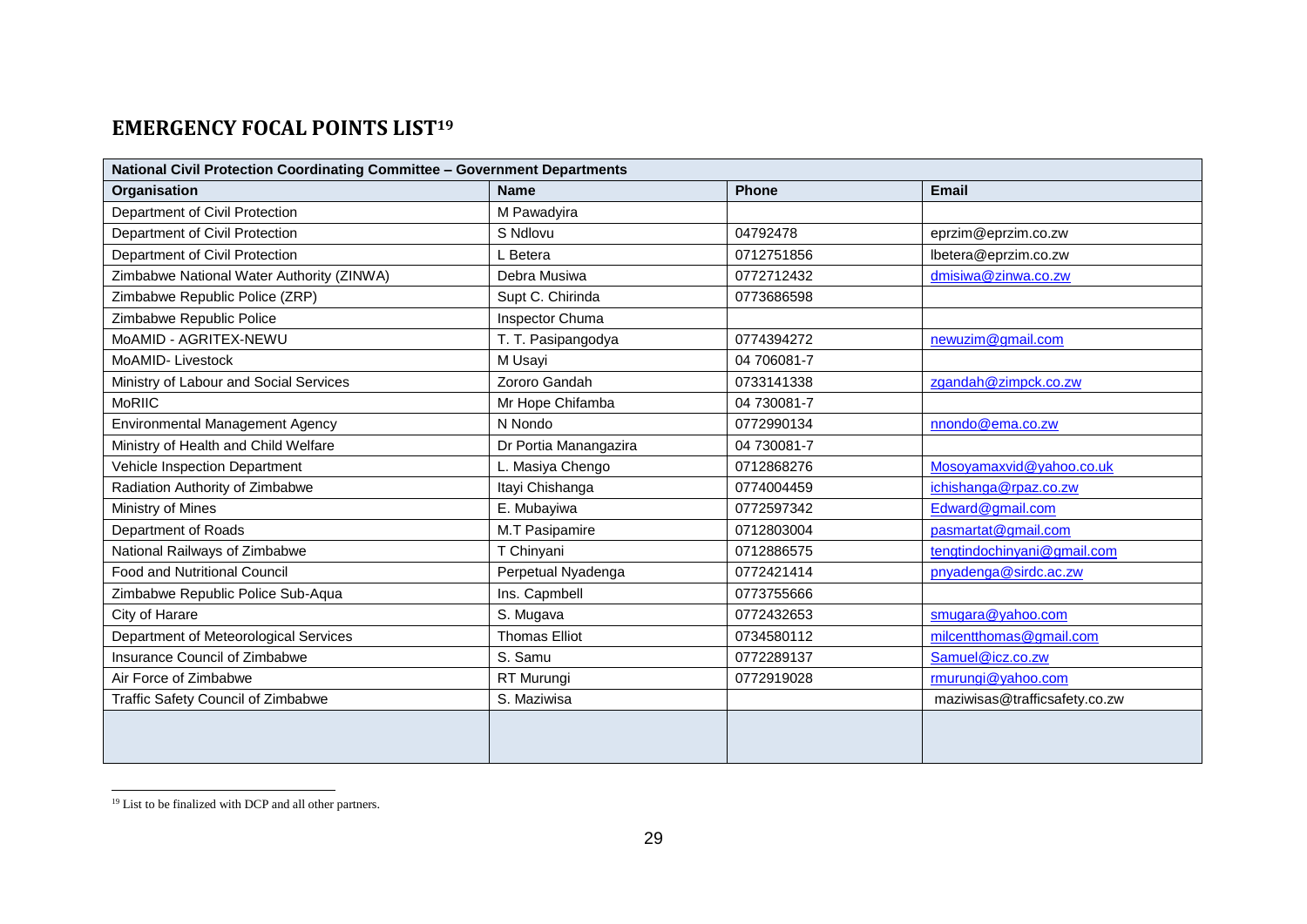| <b>Provincial Administrators</b>          |                                |                         |                                       |
|-------------------------------------------|--------------------------------|-------------------------|---------------------------------------|
| <b>Province</b>                           | <b>Name</b>                    | <b>Phone</b>            | <b>Email</b>                          |
| Bulawayo                                  | Ms. K. Ncube                   | 0712719703              | nkhonzani@gmail.com                   |
| Manicaland                                | Mr. F. Mbetsa/Mrs. Nyamunokoro | 02068176/0712 870 725   | pamanicaland@gmail.com                |
| <b>Mashonaland Central</b>                | Mr. I. Mukamba                 | 0772720659              | rimukamba@gmail.com                   |
| <b>Mashonaland East</b>                   | Mr. Munakira                   | 0772485963              |                                       |
| Mashonaland West                          | Ms. K. Karombe                 | 0772854695              |                                       |
| Masvingo                                  | Mr. G. Chipika                 | 0773904409 / 039-262310 | chipikag@gmail.com                    |
| Matabeleland North                        | Ms. L. Dhlamini                | 0712212824              | latisodlamini@yahoo.com               |
| Matabeleland South                        | Mr. M. Khumalo                 | 0712789263              |                                       |
| Midlands                                  | Ms. C. Chitiyo                 |                         |                                       |
| <b>NGOs Partners</b>                      |                                |                         |                                       |
| Organisation                              | <b>Name</b>                    | <b>Phone</b>            | <b>Email</b>                          |
| <b>ACF</b>                                | Rubert Leighton                | 0772514398              | cd@zw.missions-acf.org                |
| <b>Action Aid</b>                         | Joel Musarurwa                 | 0712642015              | joel.musarurwa@actionaid.org          |
| <b>Action Aid</b>                         | Joram Chikwanya                | 04 788122-5             | Joram.Chikwanya@actionaid.org         |
| Africare                                  | T Karuma                       | 04 443199-201           |                                       |
| CARE                                      | Mark Vander Vort               | 0772277442              | vandervort@carezimbabwe.org           |
| Catholic Relief Services USCCB - Zimbabwe | <b>Timothy Bishop</b>          | 0772129252              | timothy.bishop@crs.org                |
| Childline                                 | Chengetayi Nyamukapa.          | 0713661230              | casemanager@childline.org.zw          |
| <b>Christian Aid</b>                      | <b>Gift Dzitiro</b>            | 04 706424               |                                       |
| <b>Christian Care</b>                     | Ellen Jaka                     | 0712768018              | ejaka@ccare.co.zw                     |
| Elizabeth Glasier Paediatric Foundation   | M Rusike                       | 04 302144               |                                       |
| <b>FEWSNet</b>                            | Godfrey Kafera                 | 04 744 878; 744894      | gkafera@fews.net                      |
| WHH/GAA                                   | Ray Peters                     | 0773981460              |                                       |
| Goal                                      | Irvin Siyafa                   | 0773247097              | isiyafa@zw.goal.ie                    |
| <b>IFRC</b>                               | Cecil Maposa                   | 0772124087              | Cecil.Maposa@ifrc.org                 |
| <b>IFRC</b>                               | Ofwor Nwobodo                  | 0771134310              | Oforbuike.Nwobodo@ifrc.org            |
| <b>IMC</b>                                | L. Ndlovu                      | 04 790301               | Indlovu@internationalmedicalcorps.org |
| <b>IRC</b>                                | Mark Powell                    | 0772138855              | mark.powell@rescue.org                |
| Mercy Corps                               | Patson Kaendesa                | 0773100427              | pkaendesa@zw.mercycorps.org           |
| <b>MSF</b>                                | Florence Chirisa               | 0712440146              | zimbabwe-medco-assist@oca.msf.org     |